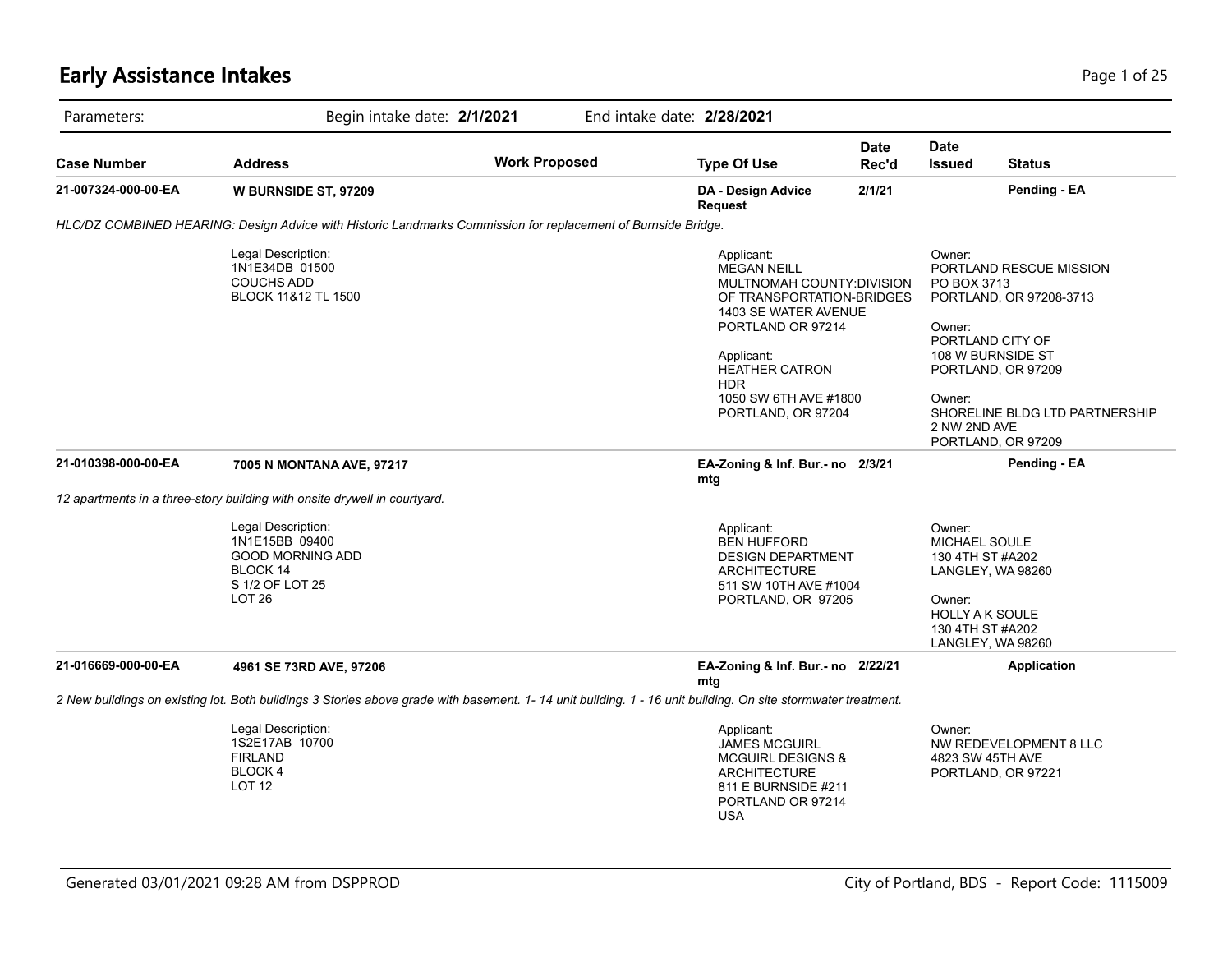# **Early Assistance Intakes** Page 2 of 25

| <b>Case Number</b>  | <b>Address</b>                                                                                                                                                                                      | <b>Work Proposed</b> | <b>Date</b><br><b>Type Of Use</b><br>Rec'd                                                                     | <b>Date</b><br><b>Issued</b> | <b>Status</b>                                                       |
|---------------------|-----------------------------------------------------------------------------------------------------------------------------------------------------------------------------------------------------|----------------------|----------------------------------------------------------------------------------------------------------------|------------------------------|---------------------------------------------------------------------|
| 21-009857-000-00-EA | 7124 N MOHAWK AVE, 97203                                                                                                                                                                            |                      | EA-Zoning & Inf. Bur.- no 2/3/21<br>mtg                                                                        |                              | Pending - EA                                                        |
|                     | New 32,184 SF apartment building with 46 units in the St Johns Plan District, includes on-site stormwater facilities.                                                                               |                      |                                                                                                                |                              |                                                                     |
|                     | Legal Description:<br>1N1W12AC 02400<br><b>SEVERANCE ADD</b><br>BLOCK 4<br>LOT <sub>8</sub>                                                                                                         |                      | Applicant:<br><b>JOHN WRIGHT</b><br><b>WRIGHT ARCHITECTURE</b><br>2222 NE OREGON ST, #213<br>PORTLAND OR 97232 | Owner:                       | LORRAINE CALCAGNO<br>7509 N EDGEWATER ST<br>PORTLAND, OR 97203-5081 |
| 21-009743-000-00-EA | 23 NE 151ST AVE, 97230                                                                                                                                                                              |                      | EA-Zoning & Inf. Bur.- no 2/1/21<br>mtg                                                                        |                              | Pending - EA                                                        |
|                     | Construction of 93 multi-family units on vacant land. On-site stormwater treatment proposed                                                                                                         |                      |                                                                                                                |                              |                                                                     |
|                     | Legal Description:<br>1N2E36CA 03200<br>ASCOT AC<br>LOT 262                                                                                                                                         |                      | Applicant:<br><b>KEN BARNHART</b><br><b>KOPIA LLC</b><br>1630 SE RURAL ST. #307<br>PORTLAND, OR 97202          | Owner:                       | SHEKARRIZ LVG TR<br>1930 S RIVER DR #W401<br>PORTLAND, OR 97201     |
|                     |                                                                                                                                                                                                     |                      | Applicant:<br><b>ALAN HECK</b><br>UNION HILL PROPERTIES<br>350 HERMANN ST<br>SAN FRANCISCO, CA 94117           |                              |                                                                     |
| 21-010350-000-00-EA | 5422 N MISSISSIPPI AVE, 97217                                                                                                                                                                       |                      | EA-Zoning & Inf. Bur. - no 2/3/21<br>mtg                                                                       |                              | Pending - EA                                                        |
|                     | Development of two (2) fourteen (14) unit residential buildings, and associated sitework. Stormwater disposal methods are TBD.                                                                      |                      |                                                                                                                |                              |                                                                     |
|                     | Legal Description:<br>1N1E22BA 02100<br><b>M PATTONS &amp; SUB</b><br>W J PATTON'S SUB BLK I<br>BLOCK <sub>2</sub><br><b>LOT 3&amp;4</b>                                                            |                      | Applicant:<br>ROBERT PILE<br><b>HOMMA INC</b><br>3280 ROUND HILL DR<br>HAYWARD CA 94542<br><b>USA</b>          | Owner:                       | 5422 N MISSISSIPPI AVE LLC<br>PO BOX 12551<br>PORTLAND, OR 97212    |
| 21-009893-000-00-EA | N GANTENBEIN AVE, 97217                                                                                                                                                                             |                      | EA-Zoning & Inf. Bur.- no 2/4/21<br>mtg                                                                        |                              | Pending - EA                                                        |
|                     | New 12-Unit Multi-Family residential structure on a 4,500 Sf lot. The project is designed as one of a potential three-building complex on adjacent, individual tax lots. See previous EA 20-121409. |                      |                                                                                                                |                              |                                                                     |
|                     | Legal Description:<br>1N1E22AC 15600<br><b>CENTRAL ALBINA ADD</b><br>BLOCK 1<br>N 1/2 OF LOT 5&6                                                                                                    |                      | Applicant:<br>WILLIAM NEBURKA<br>EVIDENT ARCHITECTURE OFFICE SERVICES<br>411 SE 58TH PL<br>PORTLAND, OR 97215  | Owner:                       | PORTLAND CHRISTIAN NETWORK<br>PO BOX 11437<br>PORTLAND, OR 97211    |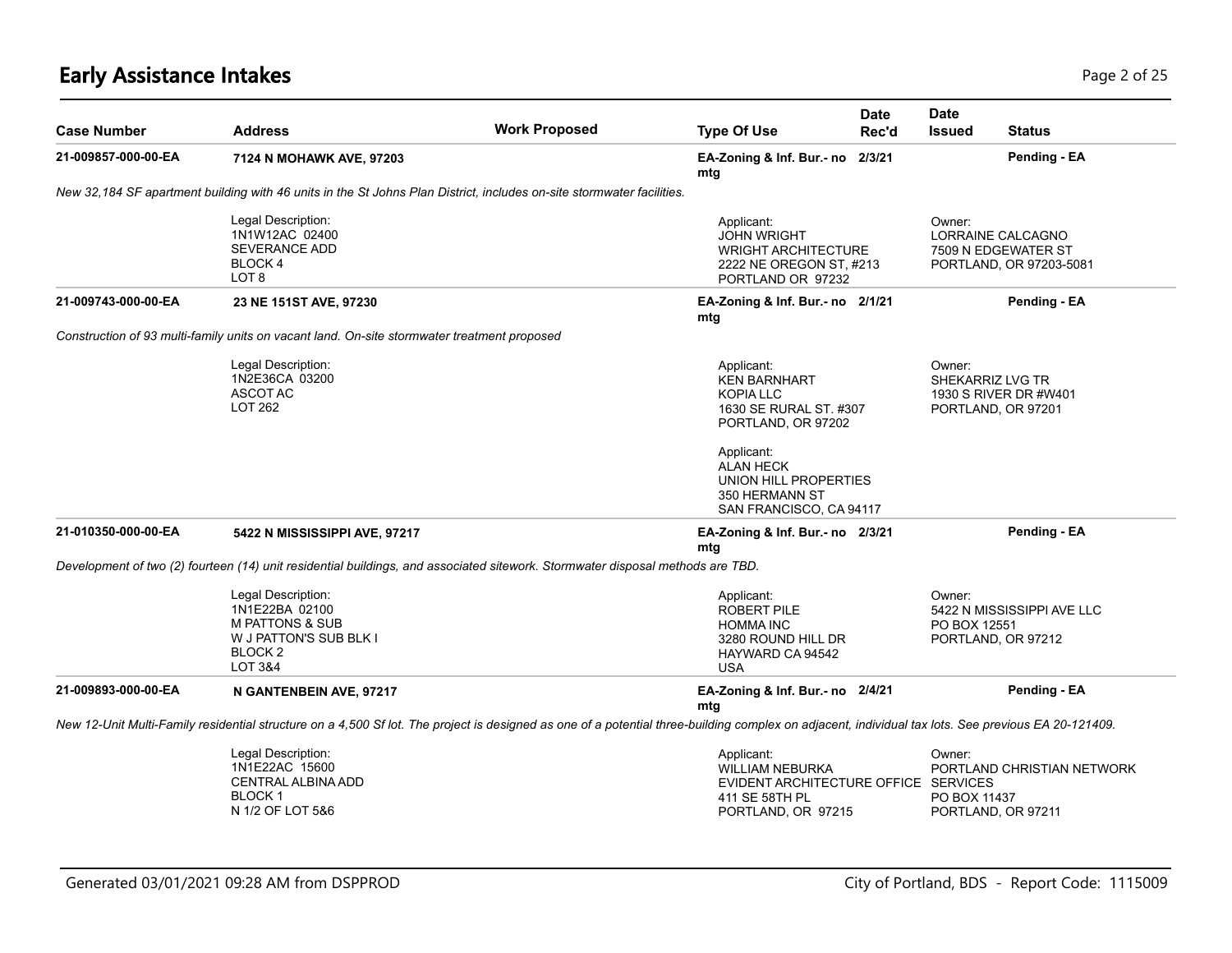# **Early Assistance Intakes** Page 3 of 25

| <b>Case Number</b>                                     | <b>Address</b>                                                                                                                                                                             | <b>Work Proposed</b> | <b>Type Of Use</b>                                                                                                                                     | <b>Date</b><br>Rec'd | <b>Date</b><br><b>Issued</b>                                                   | <b>Status</b>                                        |
|--------------------------------------------------------|--------------------------------------------------------------------------------------------------------------------------------------------------------------------------------------------|----------------------|--------------------------------------------------------------------------------------------------------------------------------------------------------|----------------------|--------------------------------------------------------------------------------|------------------------------------------------------|
| 21-009897-000-00-EA                                    | 4905 N VANCOUVER AVE, 97217                                                                                                                                                                |                      | EA-Zoning & Inf. Bur.- no 2/4/21<br>mtg                                                                                                                |                      |                                                                                | Pending - EA                                         |
|                                                        | New 13-Unit Multi-Family residential structure on a 4,500 Sf lot. The project is designed as one of a potential three-building complex on adjacent, individual tax lots. See EA 20-121409. |                      |                                                                                                                                                        |                      |                                                                                |                                                      |
|                                                        | Legal Description:<br>1N1E22AC 15700<br><b>CENTRAL ALBINA ADD</b><br>BLOCK 1<br>LOT 7 EXC PT IN ST                                                                                         |                      | Applicant:<br><b>WILLIAM NEBURKA</b><br>EVIDENT ARCHITECTURE OFFICE SERVICES<br>411 SE 58TH PL<br>PORTLAND, OR 97215                                   |                      | Owner:<br>PO BOX 11437<br>PORTLAND, OR 97211                                   | PORTLAND CHRISTIAN NETWORK                           |
| 21-015282-000-00-EA                                    | 1946 NE 122ND AVE, 97230                                                                                                                                                                   |                      | EA-Zoning & Inf. Bur.- no 2/17/21<br>mtg                                                                                                               |                      | Pending - EA                                                                   |                                                      |
|                                                        | Demo existing former Shari's pad building. Construct new ~3,028 sf bank building and parking within ground lease area.                                                                     |                      |                                                                                                                                                        |                      |                                                                                |                                                      |
|                                                        | Legal Description:<br>1N2E26CC 03400<br><b>HAZELWOOD</b><br>LOT 37&38 TL 3400                                                                                                              |                      | Applicant:<br><b>JENNIFER RINKUS</b><br><b>BAYSINGER PARTNERS</b><br><b>ARCHITECTURE</b><br>1006 SE GRAND AVE, #300<br>PORTLAND OR 97214<br><b>USA</b> |                      | Owner:<br><b>H&amp;A INVESTMENT LLC</b>                                        | 1121 SW SALMON ST 6TH FLR<br>PORTLAND, OR 97205-2022 |
| 21-018645-000-00-EA                                    | 2892 NW UPSHUR ST, 97210                                                                                                                                                                   |                      | EA-Zoning & Inf. Bur.- no 2/25/21<br>mtg                                                                                                               |                      |                                                                                | <b>Application</b>                                   |
| New 4-Unit Multi-Family Structure With On Site Parking |                                                                                                                                                                                            |                      |                                                                                                                                                        |                      |                                                                                |                                                      |
|                                                        | Legal Description:<br>1N1E29DC 03800<br><b>WILLAMETTE HTS ADD</b><br><b>BLOCK D</b><br>N 47' OF LOT 20<br>N 3' OF E 25' OF S 53' OF LOT 20                                                 |                      | Applicant:<br><b>WILLIAM NEBURKA</b><br>EVIDENT ARCHITECTURE OFFICE 3915 NW DEVOTO LN<br>411 SE 58TH PLACE<br>PORTLAND OR 97215                        |                      | Owner:<br>SOHRAB VOSSOUGHI<br>Owner:<br><b>HALEH SIMI</b><br>3915 NW DEVOTO LN | PORTLAND, OR 97229-8096<br>PORTLAND, OR 97229-8096   |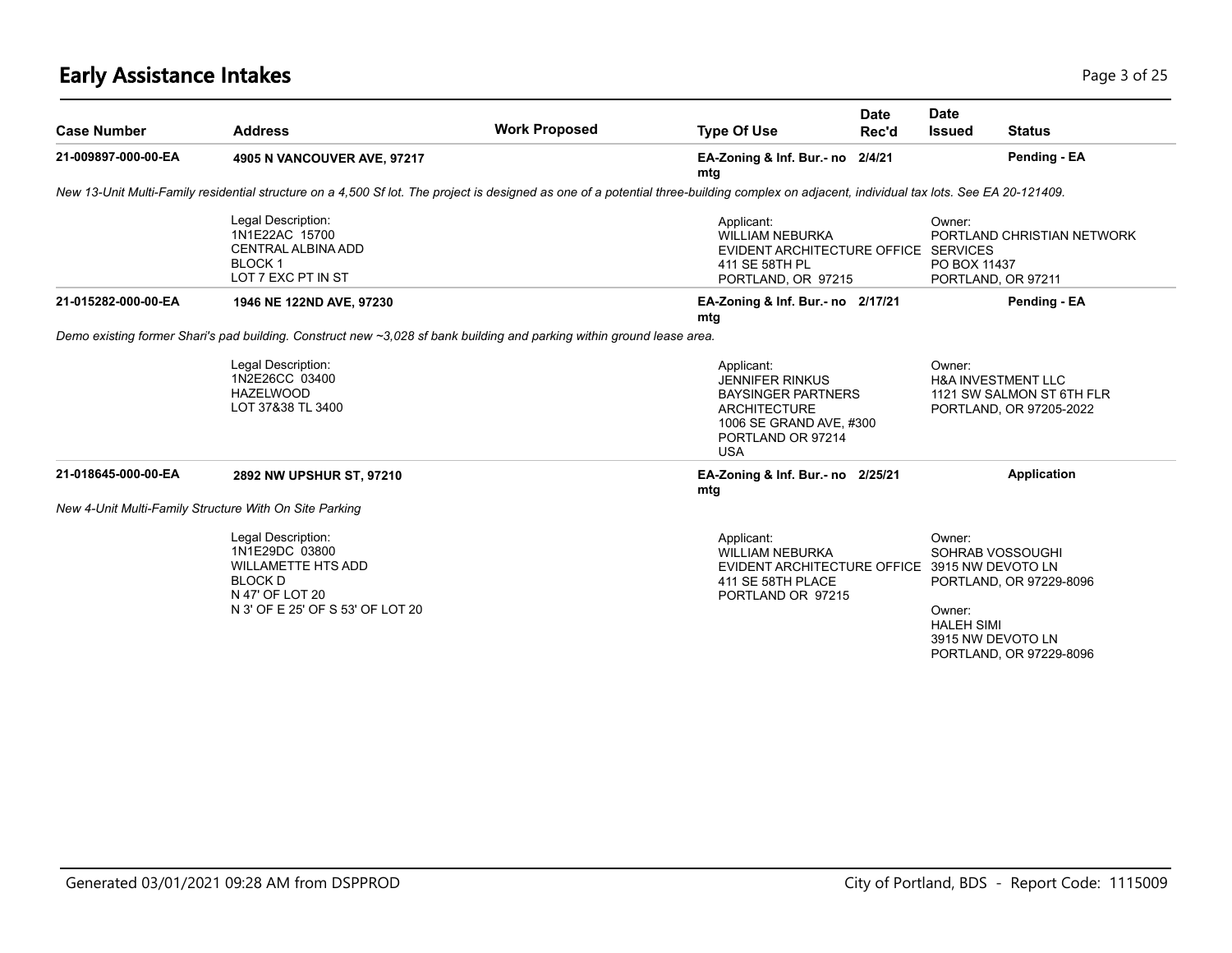# **Early Assistance Intakes** Page 4 of 25

| <b>Case Number</b>           | <b>Address</b>                                                                                                                                                                                                                                                                                                                                                                                                                                                                                                                                                                                                         | <b>Work Proposed</b> | <b>Type Of Use</b>                                                                                                          | <b>Date</b><br>Rec'd | <b>Date</b><br><b>Issued</b> | <b>Status</b>                                                                |
|------------------------------|------------------------------------------------------------------------------------------------------------------------------------------------------------------------------------------------------------------------------------------------------------------------------------------------------------------------------------------------------------------------------------------------------------------------------------------------------------------------------------------------------------------------------------------------------------------------------------------------------------------------|----------------------|-----------------------------------------------------------------------------------------------------------------------------|----------------------|------------------------------|------------------------------------------------------------------------------|
| 21-017966-000-00-EA          | 5555 N CHANNEL AVE, 97217                                                                                                                                                                                                                                                                                                                                                                                                                                                                                                                                                                                              |                      | EA-Zoning & Inf. Bur.-<br>w/mtg                                                                                             | 2/25/21              |                              | Pending - EA                                                                 |
| through an existing outfall. | This project is proposed in accordance with the Consent Order and the 1200-Z Industrial Stormwater Discharge Permit for the site. The project goal is to improve the quality of water that is discharged<br>from the site by maintaining and retrofitting the existing stormwater system consistent with permit requirements. To do this, Vigor would reconfigure existing stormwater conveyance from 16 existing<br>drainage areas and outfalls. The flow would be consolidated and directed to existing stormwater detention tanks for treatment prior to discharge. The treated stormwater would then be discharged |                      |                                                                                                                             |                      |                              |                                                                              |
|                              | Legal Description:<br>1N1E17 00301<br>PARTITION PLAT 2004-8<br>LOT 1 TL 301<br>LAND & IMPS SEE R543779 (R649840291) FOR OTHER IMPS &<br>R593920 (R649840292) & R646345 (R649840293) & R652118<br>(R649840298) FOR MACH & EQUIP                                                                                                                                                                                                                                                                                                                                                                                         |                      | Applicant:<br><b>COREY WILSON</b><br>FLOYD   SNIDER<br>601 UNION ST., STE 600<br>SEATTLE, WA 98101                          |                      | Owner:<br>PO BOX 4367        | SHIPYARD COMMERCE CENTER LLC<br>PORTLAND, OR 97208-4367                      |
| 21-015766-000-00-EA          | 2205 NW JOHNSON ST, 97210                                                                                                                                                                                                                                                                                                                                                                                                                                                                                                                                                                                              |                      | EA-Zoning & Inf. Bur.-<br>w/mtg                                                                                             | 2/19/21              |                              | Pending - EA                                                                 |
|                              | GC to propose 4 story elevator shaft on existing home to provided ADA access to all levels of home. Stormwater into existing system.                                                                                                                                                                                                                                                                                                                                                                                                                                                                                   |                      |                                                                                                                             |                      |                              |                                                                              |
|                              | Legal Description:<br>1N1E33BD 14500<br>KINGS 2ND ADD<br>BLOCK <sub>2</sub><br>E 55' OF LOT 3&4<br>HISTORIC PROPERTY 15 YR 2008, POTENTIAL ADDITIONAL TAX                                                                                                                                                                                                                                                                                                                                                                                                                                                              |                      | Applicant:<br><b>JUSTIN DAWSON</b><br>NATION WIDE LIFTS<br>125 MOLALLA AVE<br>OREGON CITY OR 97045<br><b>USA</b>            |                      | Owner:                       | THE JOSEPH BARBEAU REV TR<br>2205 NW JOHNSON ST<br>PORTLAND, OR 97210        |
| 21-011511-000-00-EA          | 720 N HAYDEN MEADOWS DR, 97217                                                                                                                                                                                                                                                                                                                                                                                                                                                                                                                                                                                         |                      | EA-Zoning & Inf. Bur.-<br>w/mtg                                                                                             | 2/8/21               | Pending - EA                 |                                                                              |
|                              | Demolish existing office and rebuild in place, expand the cross-dock facility and construct a new service facility. We anticipate a complete redesign of the stormwater system.                                                                                                                                                                                                                                                                                                                                                                                                                                        |                      |                                                                                                                             |                      |                              |                                                                              |
|                              | Legal Description:<br>1N1E03CA 00200<br><b>DELTA MEADOWS</b><br>BLOCK 3<br>LOT <sub>1</sub>                                                                                                                                                                                                                                                                                                                                                                                                                                                                                                                            |                      | Applicant:<br><b>AMY TALLENT</b><br><b>VLMK ENGINEERING + DESIGN</b><br>3933 S KELLY AVE<br>PORTLAND OR 97239<br><b>USA</b> |                      | Owner:                       | HAYDEN MEADOWS TERMINAL LLC<br>1010 S 336TH ST #202<br>FEDERAL WAY, WA 98003 |
| 21-014361-000-00-EA          | 5403 SE 122ND AVE, 97236                                                                                                                                                                                                                                                                                                                                                                                                                                                                                                                                                                                               |                      | EA-Zoning & Inf. Bur.-<br>w/mtg                                                                                             | 2/15/21              |                              | Pending - EA                                                                 |
|                              | Proposed building is a single 4-story, wood-framed structure, providing 65 units of affordable housing and approx. 11 covered, but not enclosed parking spaces. R-2 Occupancy, Type V-A, NFPA 13R<br>sprinklered. Building is U-shaped, ground floor common room and support spaces, surrounding an interior court/garden.                                                                                                                                                                                                                                                                                             |                      |                                                                                                                             |                      |                              |                                                                              |
|                              | Legal Description:<br>1S2E15AD 09300<br>SECTION 15 1S 2E<br>TL 9300 0.31 ACRES                                                                                                                                                                                                                                                                                                                                                                                                                                                                                                                                         |                      | Applicant:<br>DAVID HORSLEY<br>DAO ARCHITECTURE LLC<br>310 SW 4TH AVE ST 810<br>PORTLAND OR 97204                           |                      | Owner:<br>LMC INC            | 19200 SW TETON AVE<br>TUALATIN, OR 97062                                     |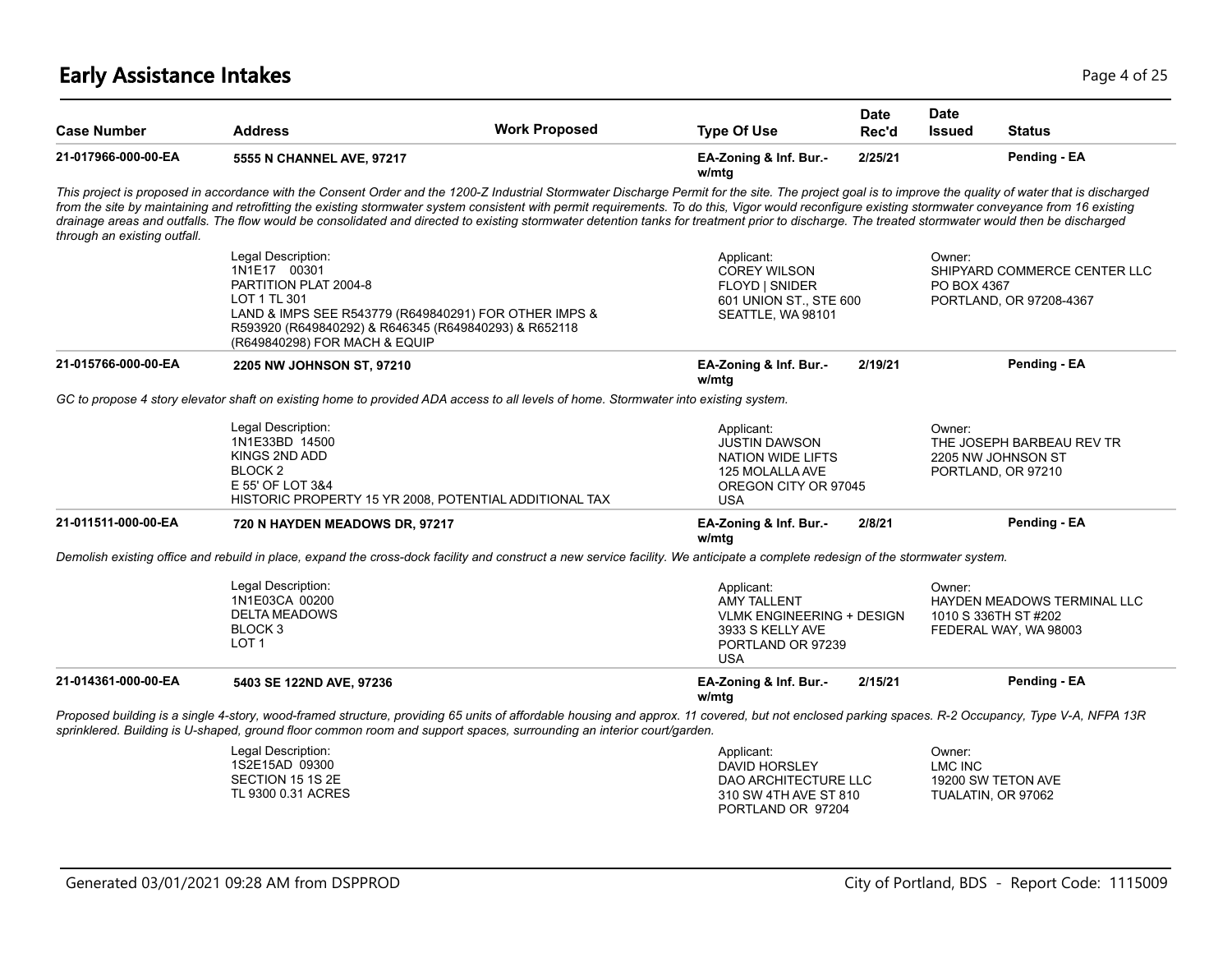# **Early Assistance Intakes** Page 5 of 25

| <b>Case Number</b>  | <b>Address</b>                                                                                                                                                                    | <b>Work Proposed</b> | <b>Type Of Use</b>                                                                                                                                                                                                                                                                                                                                                                         | <b>Date</b><br>Rec'd | Date<br><b>Issued</b>                                                                         | <b>Status</b>                             |
|---------------------|-----------------------------------------------------------------------------------------------------------------------------------------------------------------------------------|----------------------|--------------------------------------------------------------------------------------------------------------------------------------------------------------------------------------------------------------------------------------------------------------------------------------------------------------------------------------------------------------------------------------------|----------------------|-----------------------------------------------------------------------------------------------|-------------------------------------------|
| 21-018948-000-00-EA | 2920 NE SANDY BLVD, 97232                                                                                                                                                         |                      | EA-Zoning & Inf. Bur.-<br>w/mtg                                                                                                                                                                                                                                                                                                                                                            | 2/26/21              |                                                                                               | <b>Application</b>                        |
|                     | Refresh existing Wendy's drive-thru restaurant into a Dave's Hot Chicken with new tenant trade dress. Add double order station entry at drive-thru entrance and interior remodel. |                      |                                                                                                                                                                                                                                                                                                                                                                                            |                      |                                                                                               |                                           |
|                     | Legal Description:<br>1N1E36BD 13600<br><b>BLUMAUERS ADD</b><br><b>BLOCK 10 TL 13600</b>                                                                                          |                      | Applicant:<br><b>JOSH VEENTJER</b><br>NNNET ADVISORS, INC.<br>101 SW MADISON ST., #8913<br>PORTLAND, OR 97204                                                                                                                                                                                                                                                                              |                      | Owner:<br><b>WENDY'S PROPERTIES LLC</b><br><b>1 DAVE THOMAS BLVD</b><br>DUBLIN, OH 43017-5452 |                                           |
| 21-009483-000-00-EA | <b>RIGHT OF WAY</b>                                                                                                                                                               |                      | EA-Zoning & Inf. Bur.-<br>w/mtg                                                                                                                                                                                                                                                                                                                                                            | 2/1/21               |                                                                                               | Pending - EA                              |
|                     | Street vacation of NE 52nd Ave between NE Glisan St and NE Hoyt St. Property on both sides of the street is owned by Providence, the applicant for this street vacation.          |                      |                                                                                                                                                                                                                                                                                                                                                                                            |                      |                                                                                               |                                           |
|                     |                                                                                                                                                                                   |                      | Applicant:<br><b>SUZANNE SCHWAB</b><br>PROVIDENCE SAINT JOSEPH<br>HEALTH<br>28460 SHERIDAN DR<br>LAGUNA NIGUEL, CA 92677<br>Applicant:<br><b>WESTON YORK</b><br>PROVIDENCE SAINT JOSEPH<br><b>HEALTH</b><br>4400 SE HALSEY ST<br>PORTLAND OR 97213<br><b>USA</b><br>Applicant:<br><b>ANDI GREENE</b><br>PROVIDENCE SAINT JOSEPH<br>HEALTH<br>4400 SE HALSEY ST<br>PORTLAND OR 97213<br>USA |                      |                                                                                               |                                           |
| 21-016261-000-00-EA | <b>NE HANCOCK ST, 97212</b>                                                                                                                                                       |                      | EA-Zoning & Inf. Bur.-<br>w/mtg                                                                                                                                                                                                                                                                                                                                                            | 2/19/21              |                                                                                               | <b>Application</b>                        |
|                     | New 3-story, 18-unit multi-family, micro-unit residential building. Stormwater management TBD.                                                                                    |                      |                                                                                                                                                                                                                                                                                                                                                                                            |                      |                                                                                               |                                           |
|                     | Legal Description:<br>1N1E27DD 06100<br><b>HOLLADAYS ADD</b><br>BLOCK 247<br>E 41' OF LOT 1&2                                                                                     |                      | Applicant:<br><b>MEAGHAN BULLARD</b><br><b>JONES ARCHITECTURE</b><br>120 NW 9TH AVE, STE 210<br>PORTLAND OR 97209                                                                                                                                                                                                                                                                          |                      | Owner:<br><b>GEOGTAPA LLC</b>                                                                 | 3310 NW FRANKLIN CT<br>PORTLAND, OR 97210 |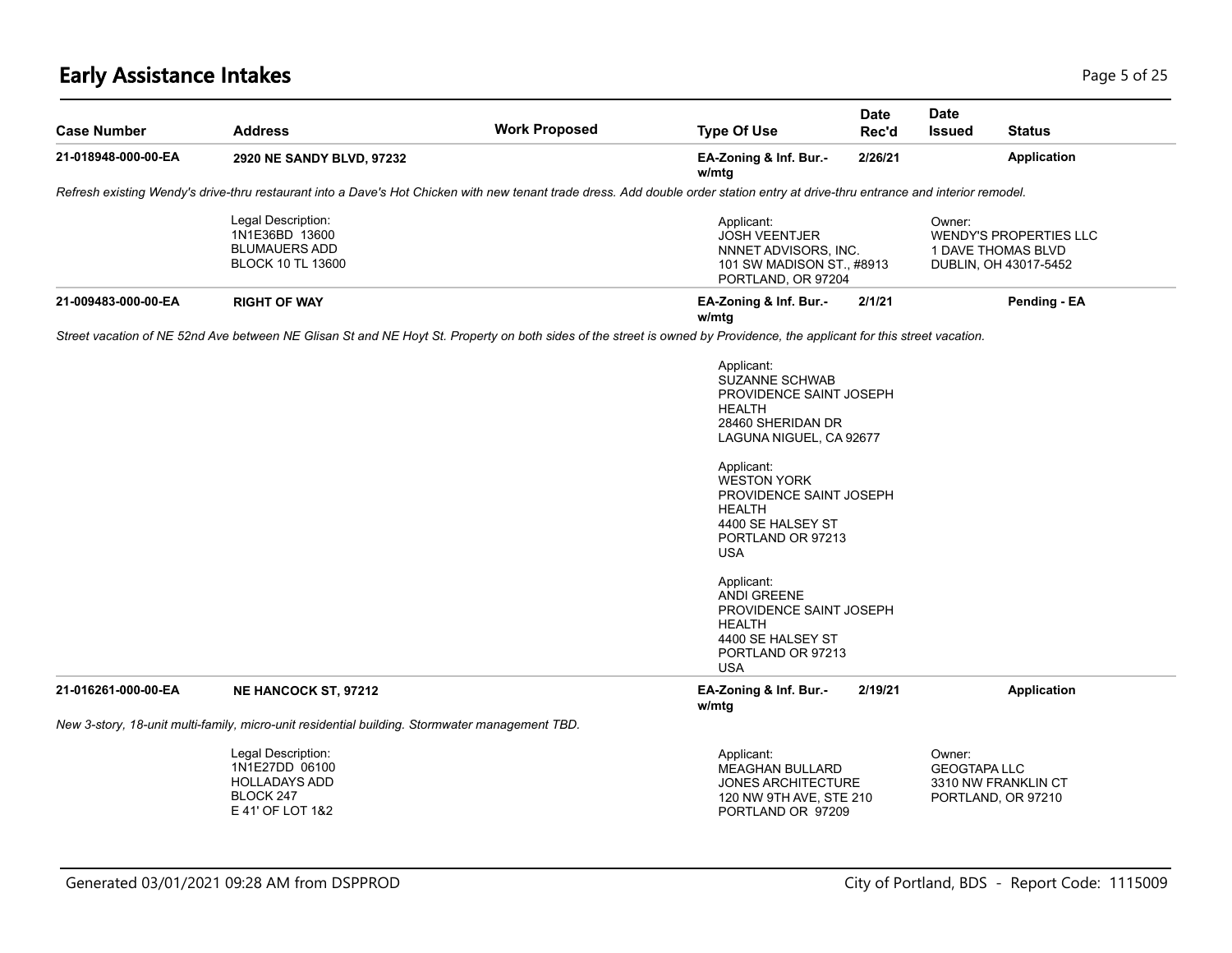# **Early Assistance Intakes** Page 6 of 25

| <b>Case Number</b>                               | <b>Address</b>                                                                                                                                                                                         | <b>Work Proposed</b> | <b>Type Of Use</b>                                                                                                             | <b>Date</b><br>Rec'd                             | <b>Date</b><br><b>Issued</b>                                                   | <b>Status</b>                                                           |  |
|--------------------------------------------------|--------------------------------------------------------------------------------------------------------------------------------------------------------------------------------------------------------|----------------------|--------------------------------------------------------------------------------------------------------------------------------|--------------------------------------------------|--------------------------------------------------------------------------------|-------------------------------------------------------------------------|--|
| 21-014990-000-00-EA                              | 7548 NE 33RD DR, 97211                                                                                                                                                                                 |                      | EA-Zoning & Inf. Bur.-<br>w/mtg                                                                                                | 2/16/21                                          |                                                                                | Pending - EA                                                            |  |
| will be removed and replaced with new equipment. | The Bureau of Environment Services (BES) proposes to remodel/upgrade an existing pump station located at 7548 NE 33rd Drive. It is anticipated that all mechanical, electrical, and control systems    |                      |                                                                                                                                |                                                  |                                                                                |                                                                         |  |
|                                                  | Legal Description:<br>1N1E12CD 00800<br>SUNDERLAND AC & PLAT 3<br>LOT 28 TL 800                                                                                                                        |                      | Applicant:<br>PHILIP MCCORMICK<br>BUREAU OF ENVIRONMENTAL<br><b>SERVICES</b><br>1120 SW 5TH AVE SUITE 613<br>PORTLAND OR 97204 |                                                  | Owner:<br>PORTLAND CITY OF<br>1120 SW 5TH AVE #1000<br>PORTLAND, OR 97204-1912 |                                                                         |  |
| 21-016608-000-00-EA                              | 15840 SE TAYLOR ST, 97233                                                                                                                                                                              |                      | EA-Zoning & Inf. Bur.-<br>w/mtg                                                                                                | 2/22/21                                          |                                                                                | Application                                                             |  |
|                                                  | Project consists of renovations to Oliver Elementary School. Includes interior remodel to include 3 new science rooms, new finishes and new lighting. Exterior to replace windows and roof.            |                      |                                                                                                                                |                                                  |                                                                                |                                                                         |  |
|                                                  | Legal Description:<br>1S2E01 00100<br>NEWHURST PK<br>LOT 1&2 TL 100                                                                                                                                    |                      | Applicant:<br><b>AMY VOHS</b><br><b>DLR GROUP</b><br><b>USA</b>                                                                | 110 SW YAMILL ST, SUITE 105<br>PORTLAND OR 97204 |                                                                                | SCHOOL DIST NO 28<br>18135 SE BROOKLYN ST<br>PORTLAND, OR 97236-1049    |  |
| 21-014891-000-00-EA                              | N BROADWAY, 97227                                                                                                                                                                                      |                      | EA-Zoning & Inf. Bur.-<br>w/mtg                                                                                                | 2/23/21                                          |                                                                                | Pending - EA                                                            |  |
|                                                  | The project is the development of an existing parking lot into an affordable housing residential building (111 units) as well as a 99 seat theater and a pedestrian path connecting Wheeler and Flint. |                      |                                                                                                                                |                                                  |                                                                                |                                                                         |  |
|                                                  | Legal Description:<br>1N1E27DC 03300<br>SECTION 27 1N 1E<br>TL 3300 0.67 ACRES                                                                                                                         |                      | Applicant:<br><b>CHANDRA ROBINSON</b><br>LEVER ARCHITECTURE PC<br>4713 N ALBINA AVE, 4TH FLOOR<br>PORTLAND OR 97217            |                                                  | Owner:                                                                         | PARAMOUNT PARKING LLC<br>3221 SE BROOKLYN ST<br>PORTLAND, OR 97202-1924 |  |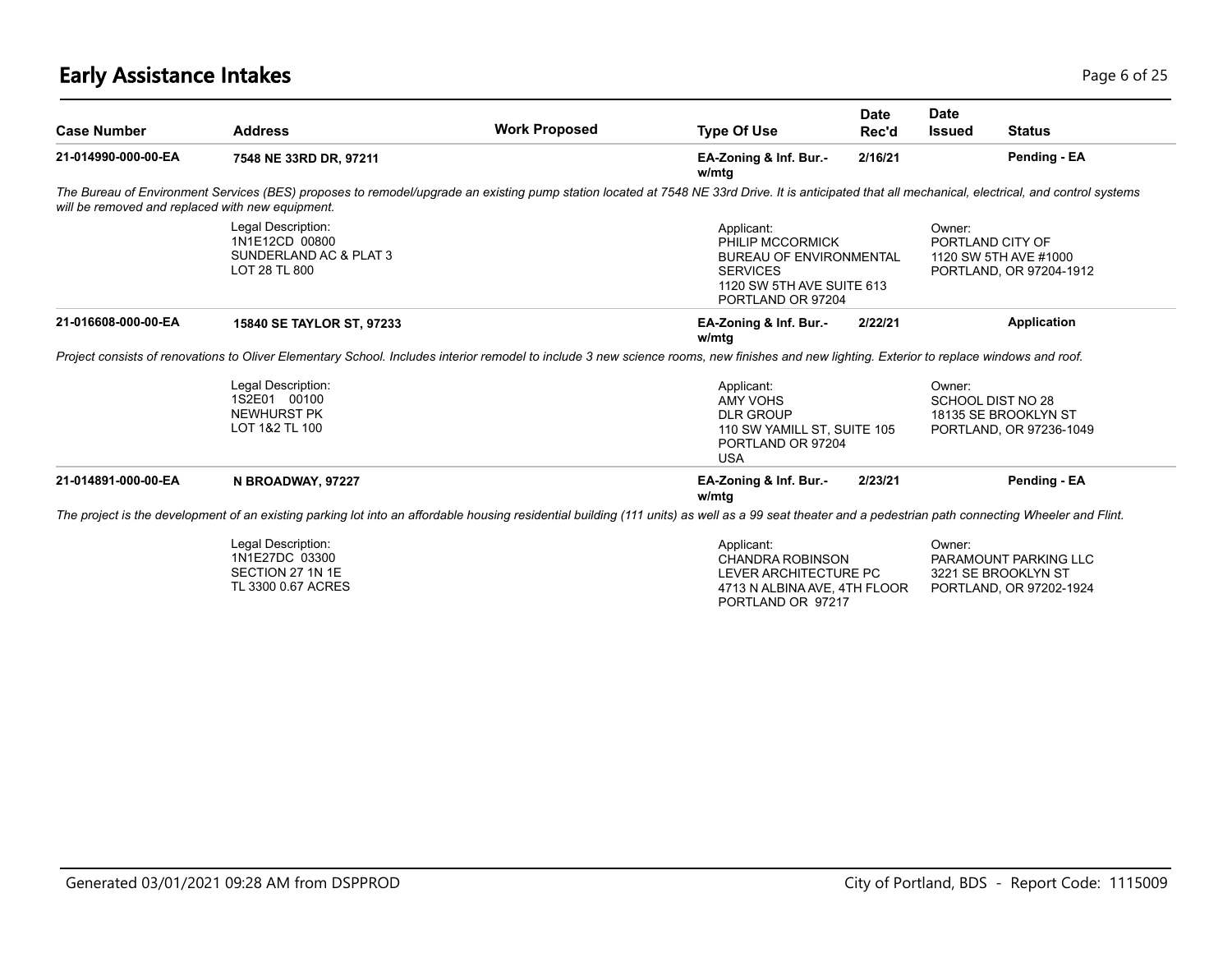# **Early Assistance Intakes** Page 7 of 25

| <b>Case Number</b>  | <b>Address</b>                                                                                                                                                            | <b>Work Proposed</b>                                                                                                                                                                               | <b>Type Of Use</b>                                                                                                       | <b>Date</b><br>Rec'd | Date<br>Issued                       | <b>Status</b>                                          |
|---------------------|---------------------------------------------------------------------------------------------------------------------------------------------------------------------------|----------------------------------------------------------------------------------------------------------------------------------------------------------------------------------------------------|--------------------------------------------------------------------------------------------------------------------------|----------------------|--------------------------------------|--------------------------------------------------------|
| 21-013934-000-00-EA | 6338 S CORBETT AVE, 97239                                                                                                                                                 |                                                                                                                                                                                                    | EA-Zoning & Inf. Bur.-<br>w/mtg                                                                                          | 2/17/21              |                                      | Pending - EA                                           |
|                     |                                                                                                                                                                           | Renovation to existing school building and modular classrooms including new ADA ramp, ADA compliant restrooms, mechanical upgrades, interior partitions, miscellaneous interior ADA upgrades.      |                                                                                                                          |                      |                                      |                                                        |
|                     | Legal Description:<br>1S1E15CD 06300<br>SOUTHERN PORTLAND<br><b>BLOCK 24 TL 6300</b>                                                                                      |                                                                                                                                                                                                    | Applicant:<br>PATRICK LEBOEUF<br>PORTLAND PUBLIC SCHOOLS<br>501 N DIXON ST<br>PORTLAND OR 97227                          |                      | Owner:<br>PO BOX 3107                | <b>SCHOOL DISTRICT NO 1</b><br>PORTLAND, OR 97208-3107 |
|                     |                                                                                                                                                                           |                                                                                                                                                                                                    | Applicant:<br><b>LAUREN HACKETT</b><br>STUDIO PETRETTI ARCHITECTS<br>2335 SE 50TH AVE<br>PORTLAND, OR 97215              |                      |                                      |                                                        |
|                     |                                                                                                                                                                           |                                                                                                                                                                                                    | Applicant:<br>NICKOLAS SUKKAU<br>PORTLAND PUBLIC SCHOOLS<br>501 N DIXON ST<br>PORTLAND, OR 97227                         |                      |                                      |                                                        |
| 21-016782-000-00-EA | 4600 NE 138TH AVE, 97230                                                                                                                                                  |                                                                                                                                                                                                    | EA-Zoning & Inf. Bur.-<br>w/mtg                                                                                          | 2/23/21              |                                      | Pending - EA                                           |
|                     |                                                                                                                                                                           | Demo of existing bldg and new construction of two, single story, industrial use buildings with associated parking, loading, utilities and landscape.                                               |                                                                                                                          |                      |                                      |                                                        |
|                     | Legal Description:<br>1N2E23A 00500<br>SECTION 23 1N 2E<br>TL 500 24.17 ACRES<br>LAND & IMPS SEE R318517 (R942230561) FOR MACH & EQUIP SPLIT<br>LEVY R318532 (R942230820) |                                                                                                                                                                                                    | Applicant:<br><b>RYAN PICKREL</b><br><b>FASTER PERMITS</b><br>2000 SW 1ST AVE #420<br>PORTLAND OR 97201                  |                      | Owner:<br>4600 NE 138TH AVE          | SUPREME STEEL INC<br>PORTLAND, OR 97230                |
| 21-009050-000-00-EA | <b>NE KILLINGSWORTH ST, 97211</b>                                                                                                                                         |                                                                                                                                                                                                    | EA-Zoning & Inf. Bur.-<br>w/mta                                                                                          | 2/10/21              |                                      | Pending - EA                                           |
|                     | building will have a below-grade basement and four above-grade levels.                                                                                                    | Construction of a five-story COVID 19 resistant office building to be located at the southeast corner of NE Killingsworth St and NE Cleveland Ave. The site is currently vacant land. The proposed |                                                                                                                          |                      |                                      |                                                        |
|                     | Legal Description:<br>1N1E22AA 03700<br><b>WALNUT PK</b><br>BLOCK <sub>6</sub><br>LOT 1 EXC PT IN ST<br>LOT <sub>2</sub>                                                  |                                                                                                                                                                                                    | Applicant:<br>DARYL GARNER<br>STRUCTURE DEVELOPMENT<br><b>GROUP LLC</b><br>838 SW 1ST AVE SUITE 500<br>PORTLAND OR 97204 |                      | Owner:<br><b>LLC</b><br>PO BOX 11387 | WOODLAWN DEVELOPMENT GROUP<br>PORTLAND, OR 97211-0387  |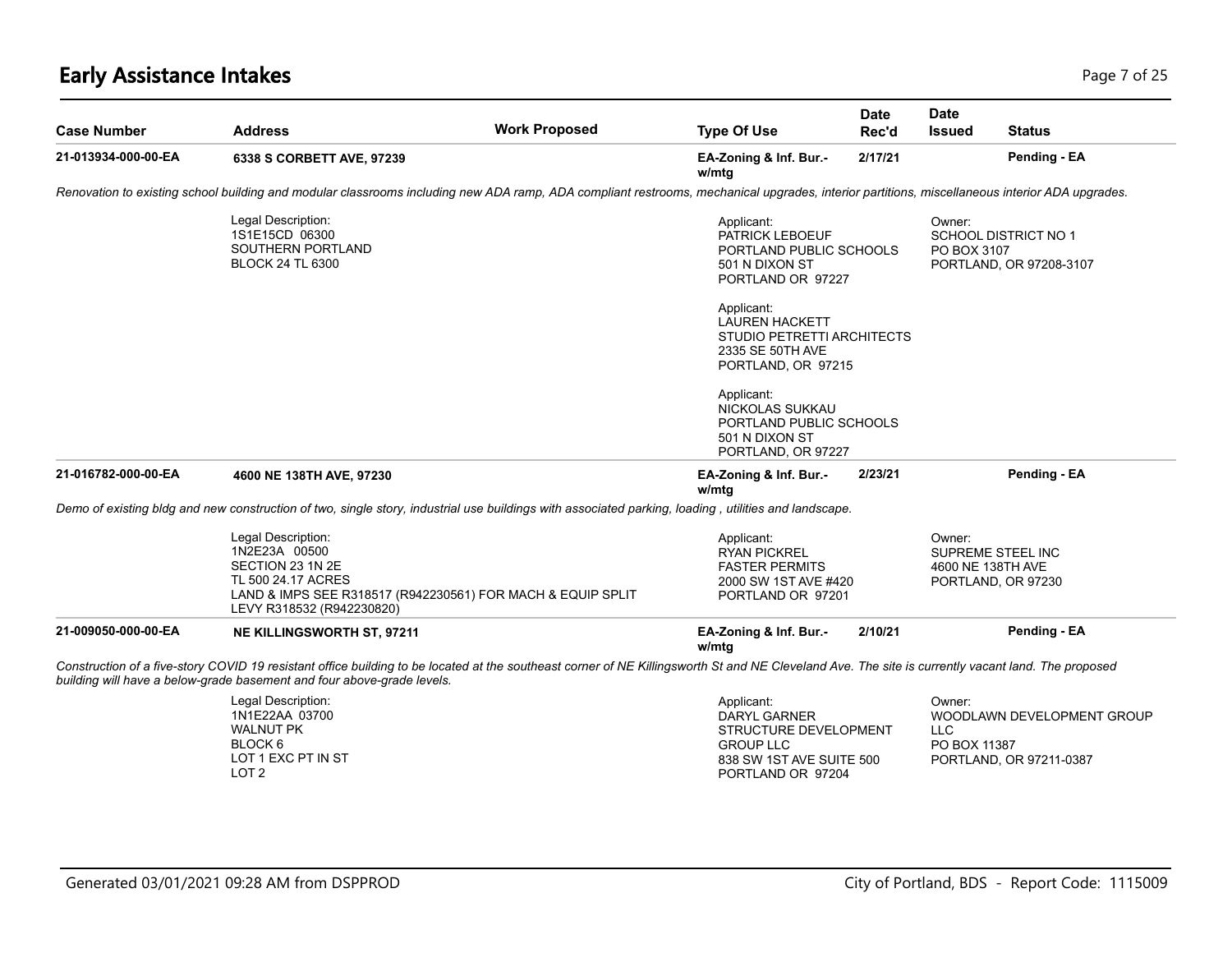# **Early Assistance Intakes** Page 8 of 25

| <b>Case Number</b>  | <b>Address</b>                                                                                                                                                                                                                                                                                                                                                                                                                                                                                                                                                          | <b>Work Proposed</b> | <b>Type Of Use</b>                                                                                         | <b>Date</b><br>Rec'd                                                                               | Date<br><b>Issued</b>                               | <b>Status</b>                                                                  |  |
|---------------------|-------------------------------------------------------------------------------------------------------------------------------------------------------------------------------------------------------------------------------------------------------------------------------------------------------------------------------------------------------------------------------------------------------------------------------------------------------------------------------------------------------------------------------------------------------------------------|----------------------|------------------------------------------------------------------------------------------------------------|----------------------------------------------------------------------------------------------------|-----------------------------------------------------|--------------------------------------------------------------------------------|--|
| 21-013511-000-00-EA | 213 NE WEIDLER ST, 97232                                                                                                                                                                                                                                                                                                                                                                                                                                                                                                                                                |                      | EA-Zoning & Inf. Bur.-<br>w/mtg                                                                            | 2/16/21                                                                                            |                                                     | Pending - EA                                                                   |  |
|                     | This proposal transfers ownership of the vacant site at 211 - 213 NE Weidler Street to the Ace Hardware and storage building that occupies the entire remainder of the block. The existing parking lot<br>for the Ace Hardware would be reconfigured to integrate this transferred lot, relocating the trash enclosure and expanding parking onto the subject lot. Existing stormwater disposal structures would<br>be used or enhanced if needed per study. Note there is a CC case - possibly related to this (2017-266919: Michelle Seward)                          |                      |                                                                                                            |                                                                                                    |                                                     |                                                                                |  |
|                     | Legal Description:<br>1N1E27DD 10300<br><b>HOLLADAYS ADD</b><br>BLOCK 215<br>E 30' OF W 70' OF LOT 4                                                                                                                                                                                                                                                                                                                                                                                                                                                                    |                      | Applicant:<br><b>BEN KING</b><br><b>STEM ARCHITECTURE</b><br>PO BOX 17034<br>PORTLAND, OR 97217            |                                                                                                    | Owner:<br>309 SW 6TH AVE #210<br>PORTLAND, OR 97204 | PDX 203 NE WEIDLER LLC                                                         |  |
| 21-014355-000-00-EA | 5024 SE CLAY ST, 97215                                                                                                                                                                                                                                                                                                                                                                                                                                                                                                                                                  |                      | EA-Zoning & Inf. Bur.-<br>w/mtg                                                                            | 2/12/21                                                                                            |                                                     | Pending - EA                                                                   |  |
|                     | Demolish Existing Residence, Construct Townhomes, No Parking                                                                                                                                                                                                                                                                                                                                                                                                                                                                                                            |                      |                                                                                                            |                                                                                                    |                                                     |                                                                                |  |
|                     | Legal Description:<br>1S2E06CA 05500<br><b>HAWTHORNE PL</b><br>BLOCK <sub>3</sub><br>LOT <sub>6</sub>                                                                                                                                                                                                                                                                                                                                                                                                                                                                   |                      | Applicant:<br>ZAC HORTON<br><b>FASTER PERMITS</b>                                                          | 2000 SW 1ST AVE SUITE 420<br>PORTLAND, OR 97201                                                    |                                                     | Owner:<br>NW PROPERTIES LLC<br>11150 S RIVERWOOD RD<br>PORTLAND, OR 97219-8444 |  |
| 21-014183-000-00-EA | 7908 NW GALES RIDGE LN, 97229                                                                                                                                                                                                                                                                                                                                                                                                                                                                                                                                           |                      | EA-Zoning & Inf. Bur.-<br>w/mtg                                                                            | 2/12/21                                                                                            |                                                     | Pending - EA                                                                   |  |
|                     | Proposal for a net-zero, innovate and site sensitive single family residential development altering an existing home site within an 11 acre open space tract with an RF zone. The entire site is within an<br>environmental overlay. Planned Unit Development change requested for an increase to open space tract area, for property line adjustments, reconfiguration of disturbance area (with no net increase<br>in disturbance area), changes to setbacks, building height and coverage. Proposal includes site restoration and enhanced mitigation opportunities. |                      |                                                                                                            |                                                                                                    |                                                     |                                                                                |  |
|                     | Legal Description:<br>1N1W25CA 02701<br>PARTITION PLAT 2000-92<br>LOT <sub>1</sub><br>INC UND INT TRACTS A & B                                                                                                                                                                                                                                                                                                                                                                                                                                                          |                      | Applicant:<br><b>LLP</b><br><b>111 SW 5TH AVE</b><br>PORTLAND, OR 97204                                    | <b>WILLIAM RASMUSSEN</b><br>MILLER NASHI GRAHAM @ DUNN 2321 NW THURMAN ST<br>3400 US BANCORP TOWER |                                                     | Owner:<br><b>DOGWARTS LLC</b><br>PORTLAND, OR 97210                            |  |
| 21-018435-000-00-EA | 8305 N EDISON ST, 97203                                                                                                                                                                                                                                                                                                                                                                                                                                                                                                                                                 |                      | EA-Zoning & Inf. Bur.-<br>w/mtg                                                                            | 2/25/21                                                                                            |                                                     | Application                                                                    |  |
|                     | Construct 10 Townhomes and 2 flats; 8 garages; stormwater via infiltation dry well                                                                                                                                                                                                                                                                                                                                                                                                                                                                                      |                      |                                                                                                            |                                                                                                    |                                                     |                                                                                |  |
|                     | Legal Description:<br>1N1W12BD 02900<br>JAMES JOHNS 2ND ADD<br>BLOCK 18<br>LOT <sub>1</sub>                                                                                                                                                                                                                                                                                                                                                                                                                                                                             |                      | Applicant:<br><b>STEVE FOSLER</b><br><b>FOSLER ARCHITECTURE</b><br>1930 NW LOVEJOY ST<br>PORTLAND OR 97209 |                                                                                                    | Owner:                                              | TRZ BASELINE LLC ET AL<br>22858 SW FOREST CREEK DR #100<br>SHERWOOD, OR 97140  |  |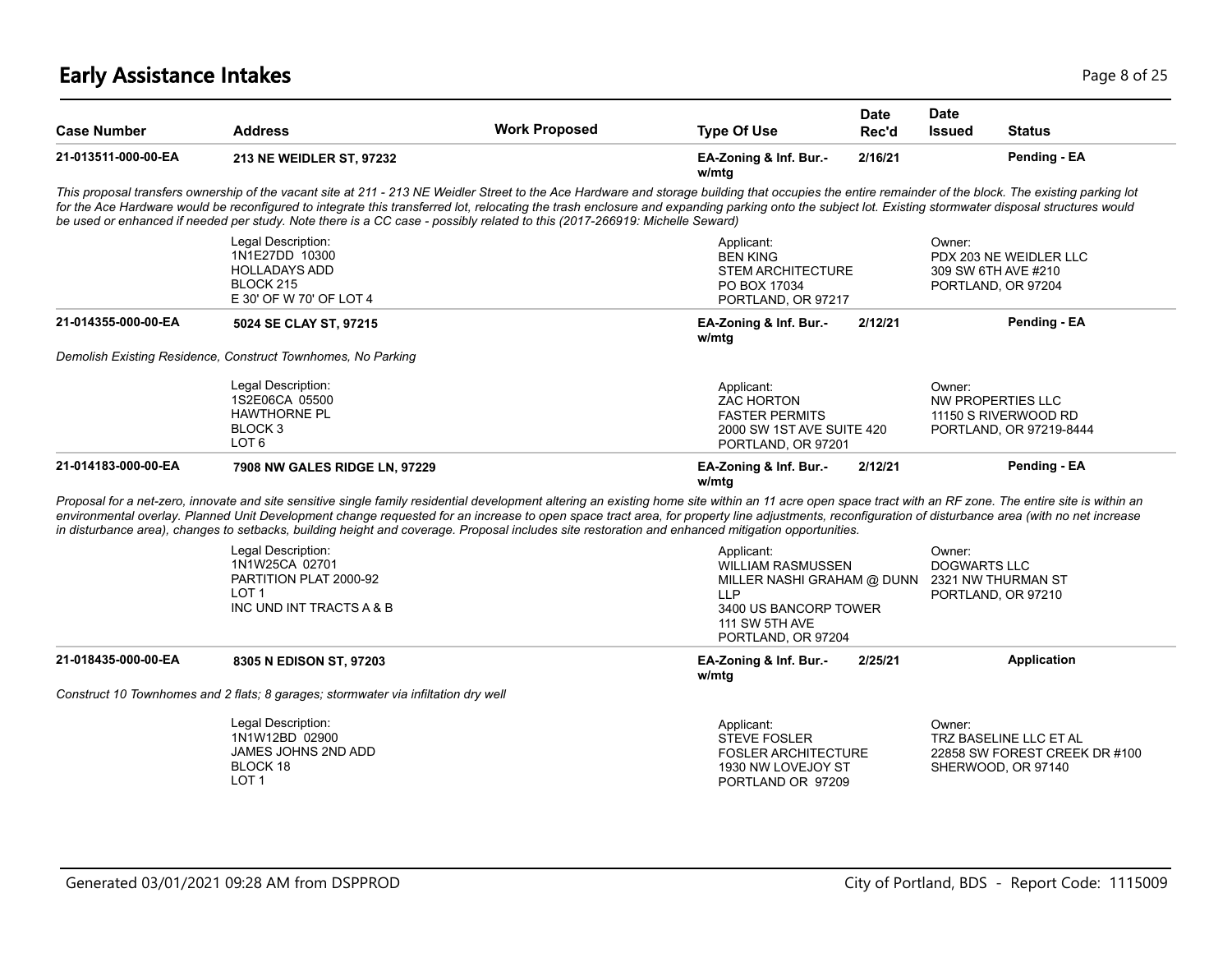#### **Early Assistance Intakes** Page 9 of 25

| <b>Case Number</b>                                   | <b>Address</b>                                                                                                                                                                                                                                                              | <b>Work Proposed</b> | <b>Type Of Use</b>                                                                                                   | Date<br>Rec'd | <b>Date</b><br><b>Issued</b>                            | <b>Status</b>                                                                                                    |
|------------------------------------------------------|-----------------------------------------------------------------------------------------------------------------------------------------------------------------------------------------------------------------------------------------------------------------------------|----------------------|----------------------------------------------------------------------------------------------------------------------|---------------|---------------------------------------------------------|------------------------------------------------------------------------------------------------------------------|
| 21-019044-000-00-EA                                  | SW BARBUR BLVD, 97239                                                                                                                                                                                                                                                       |                      | EA-Zoning & Inf. Bur.-<br>w/mtg                                                                                      | 2/26/21       |                                                         | <b>Application</b>                                                                                               |
| Conservation Overlay Zone area.                      | Proposed 12-Unit Apartment Complex with Associated Parking Lot Improvements in the RM1 and RM1c Zones. Approximately 28,228 sq. ft. of site area is located within the Environmental                                                                                        |                      |                                                                                                                      |               |                                                         |                                                                                                                  |
|                                                      | Legal Description:<br>1S1E15BB 04300<br>PORTLAND HMSTD<br>EXC PT IN ST-INC PT VAC ST LOT 3 BLOCK 10<br>SLY OF BARBUR BLVD LOT 4 BLOCK 10                                                                                                                                    |                      | Applicant:<br><b>WENDY TEMKO</b><br>4619 SW CONDOR AVE<br>PORTLAND, OR 97239                                         |               | Owner:<br>NORMAN MALBIN<br>Owner:<br><b>WENDY TEMKO</b> | 4619 SW CONDOR AVE<br>PORTLAND, OR 97239<br>4619 SW CONDOR AVE<br>PORTLAND, OR 97239                             |
| 21-017389-000-00-EA                                  | 7020 N OSWEGO AVE, 97203                                                                                                                                                                                                                                                    |                      | EA-Zoning Only - w/mtg                                                                                               | 2/24/21       |                                                         | Pending - EA                                                                                                     |
|                                                      | Verizon Wireless proposes to modify their existing water tank mounted wireless facility with the removal of (9) existing RRUs and the installation of (3) new RRUs/Antenna combos, (3) new 5G<br>RRR/Antenna combos, (6) new RRUs, and associated cables on the water tank. |                      |                                                                                                                      |               |                                                         |                                                                                                                  |
|                                                      | Legal Description:<br>1N1W12AC 05400<br><b>ADAMS ADD</b><br>BLOCK <sub>2</sub><br>LOT 1&2&7&8                                                                                                                                                                               |                      | Applicant:<br><b>CAMILLE COPE</b><br><b>VERIZON WIRELESS</b><br>5430 NE 122ND AVE<br>PORTLAND OR 97230<br><b>USA</b> |               | Owner:                                                  | PORTLAND CITY OF<br>1120 SW 5TH AVE #600<br>PORTLAND, OR 97204-1974                                              |
| 21-014098-000-00-EA                                  | 5138 NE 23RD AVE, 97211                                                                                                                                                                                                                                                     |                      | EA-Zoning Only - w/mtg                                                                                               | 2/11/21       |                                                         | <b>Cancelled</b>                                                                                                 |
| Conditional Use approval for community services use. |                                                                                                                                                                                                                                                                             |                      |                                                                                                                      |               |                                                         |                                                                                                                  |
|                                                      | Legal Description:<br>1N1E23AA 13500<br><b>VERNON</b><br>BLOCK 33<br>LOT <sub>1</sub>                                                                                                                                                                                       |                      | Applicant:<br><b>MATTHEW HOLLINGSWORTH</b><br>6333 NE MALLORY AVE<br>PORTLAND OR 97211                               |               | Owner:<br>Owner:<br><b>FLOYD LABAR</b>                  | <b>JEANNETTE D'ANTONIO</b><br>4428 NE SUMNER ST<br>PORTLAND, OR 97218<br>4428 NE SUMNER ST<br>PORTLAND, OR 97218 |
| 21-017449-000-00-EA                                  | 9570 SW BARBUR BLVD, 97219                                                                                                                                                                                                                                                  |                      | EA-Zoning Only - w/mtg                                                                                               | 2/23/21       |                                                         | Pending - EA                                                                                                     |
|                                                      | Verizon proposes to modify their existing rooftop wireless facility with the relocation of the Alpha and Beta sectors, including the removal of (9) existing antennas and the installation of (6) new                                                                       |                      |                                                                                                                      |               |                                                         |                                                                                                                  |
|                                                      | RRUs/Antenna combos, (6) new antennas, (6) new RRUs, (4) new OVP12 surge suppressors, and associated cables on the rooftop.                                                                                                                                                 |                      |                                                                                                                      |               |                                                         |                                                                                                                  |
|                                                      | Legal Description:                                                                                                                                                                                                                                                          |                      | Applicant:                                                                                                           |               | Owner:                                                  |                                                                                                                  |

SECTION 29 1S 1E TL 7600 1.57 ACRES

1S1E29BD 07600

Applicant: CAMILLE COPE VERIZON WIRELESS 5430 NE 122ND AVE PORTLAND OR 97230 USA

Owner: AZ KASHI MANAGEMENT LLC 10101 SW BARBUR BLVD #200 PORTLAND, OR 97219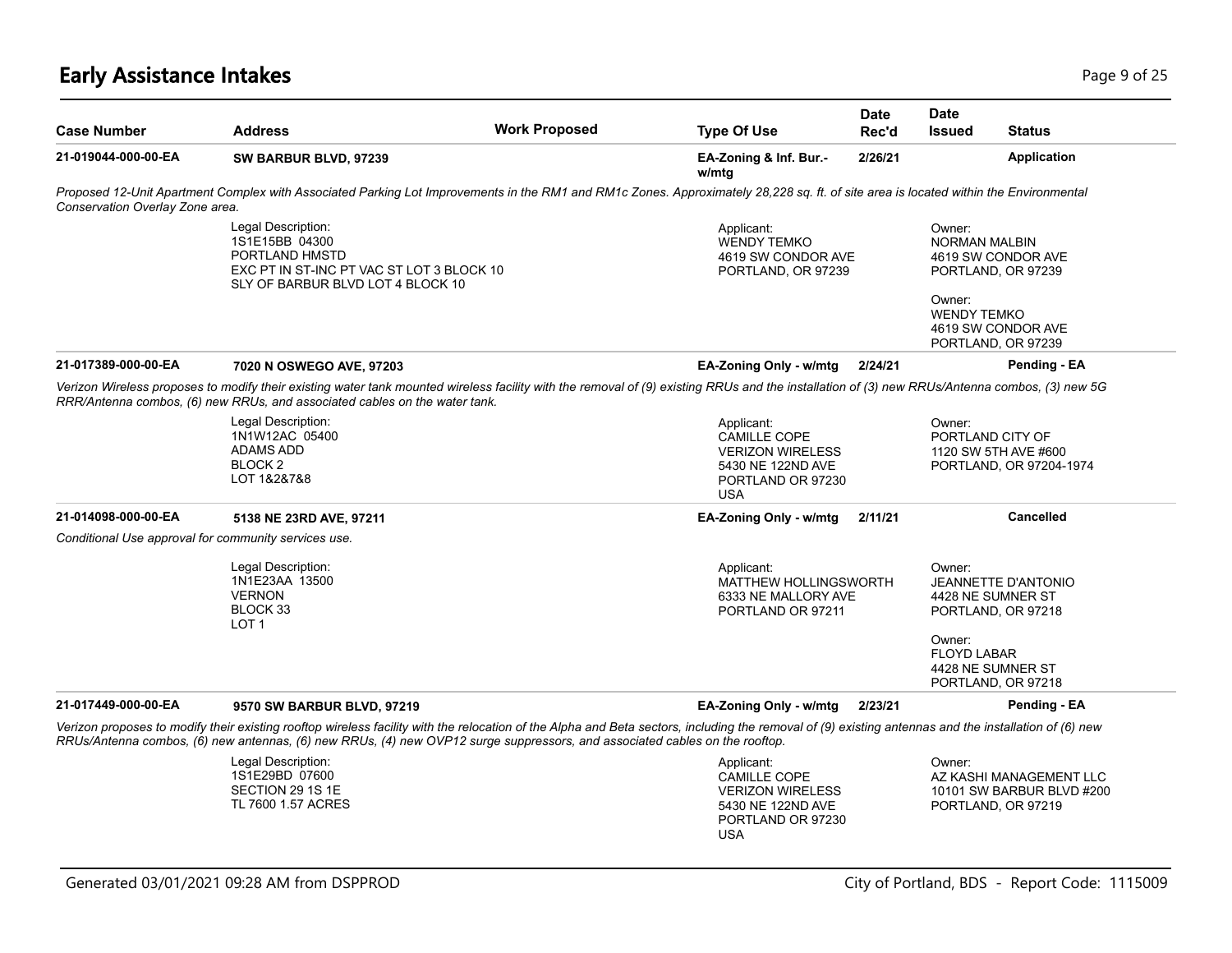| <b>Case Number</b>                                                             | <b>Address</b>                                                                                                                                                                                                                                                                                                                                                                                              | <b>Work Proposed</b>                                                                                             | <b>Type Of Use</b>                                                                                                                                      | <b>Date</b><br>Rec'd                                                                                                                                              | <b>Date</b><br><b>Issued</b>                        | <b>Status</b>                                              |
|--------------------------------------------------------------------------------|-------------------------------------------------------------------------------------------------------------------------------------------------------------------------------------------------------------------------------------------------------------------------------------------------------------------------------------------------------------------------------------------------------------|------------------------------------------------------------------------------------------------------------------|---------------------------------------------------------------------------------------------------------------------------------------------------------|-------------------------------------------------------------------------------------------------------------------------------------------------------------------|-----------------------------------------------------|------------------------------------------------------------|
| 21-014320-000-00-EA                                                            | 5415 SE MILWAUKIE AVE, 97202                                                                                                                                                                                                                                                                                                                                                                                |                                                                                                                  | EA-Zoning Only - w/mtg                                                                                                                                  | 2/12/21                                                                                                                                                           |                                                     | Pending - EA                                               |
|                                                                                | Consolidate properties into the RM4 zone and design and develop three multifamily buildings.                                                                                                                                                                                                                                                                                                                |                                                                                                                  |                                                                                                                                                         |                                                                                                                                                                   |                                                     |                                                            |
| Legal Description:<br>1S1E14AC 06000<br>SECTION 14 1S 1E<br>TL 6000 0.45 ACRES |                                                                                                                                                                                                                                                                                                                                                                                                             | Applicant:<br><b>BLAINE WHITNEY</b><br><b>CCG MANAGEMENT LLC</b><br>8555 SW APPLE WAY #110<br>PORTLAND, OR 97225 |                                                                                                                                                         | Owner:<br><b>MARVIN LA PORTE</b><br>5515 SE MILWAUKIE AVE<br>PORTLAND, OR 97202<br>Owner:<br><b>SUSAN LA PORTE</b><br>5515 SE MILWAUKIE AVE<br>PORTLAND, OR 97202 |                                                     |                                                            |
| 21-011518-000-00-EA                                                            | 7206 N LANCASTER AVE, 97217                                                                                                                                                                                                                                                                                                                                                                                 |                                                                                                                  | EA-Zoning Only - w/mtg                                                                                                                                  | 2/5/21                                                                                                                                                            |                                                     | Pending - EA                                               |
|                                                                                | Interested in property line adjustment (rotate existing internal property line 90 degrees) to create a new lot on the east side of the property between the back of the existing house and the alley.<br>Construct attached housing (duplex), if possible, and the existing house may need an adjustment requested to parking.                                                                              |                                                                                                                  |                                                                                                                                                         |                                                                                                                                                                   |                                                     |                                                            |
|                                                                                | Legal Description:<br>1N1E16AB 01200<br><b>FIRST ELECTRIC ADD</b><br>BLOCK <sub>6</sub><br>LOT 1&2                                                                                                                                                                                                                                                                                                          |                                                                                                                  | Applicant:<br><b>WILLIE DEAN</b><br><b>GROUND UP DESIGN WORKS</b><br>1809 NE 2ND AVE<br>PORTLAND, OR 97212                                              |                                                                                                                                                                   | Owner:<br>19636 NE WASCO ST                         | JAMES E FEDORIS TESTAMENTARY TR<br>PORTLAND, OR 97230-7951 |
| 21-015975-000-00-EA                                                            | SW BEAVERTON HILLSDALE HWY, 97239                                                                                                                                                                                                                                                                                                                                                                           |                                                                                                                  | EA-Zoning Only - w/mtg                                                                                                                                  | 2/19/21                                                                                                                                                           |                                                     | Application                                                |
| flooding impacts to infrastructure and other property.                         | To address flooding impacts to existing infrastructure, City of Portland Environmental Services (BES) needs to install a small flow device to modify a beaver dam. BES is monitoring the beaver dam<br>for impacts to a road base for Beaverton-Hillsdale Hwy, three storm water infrastructure assets and adjacent private property. The low-impact, non-lethal flow device will avoid further, more sever |                                                                                                                  |                                                                                                                                                         |                                                                                                                                                                   |                                                     |                                                            |
|                                                                                | Legal Description:<br>1S1E17DB 01800<br>SECTION 17 1S 1E<br>TL 1800 0.30 ACRES                                                                                                                                                                                                                                                                                                                              |                                                                                                                  | Applicant:<br>DAVID HELZER<br><b>CITY OF PORTLAND</b><br><b>ENVIRONMENTAL SERVICES</b><br>1120 SW 5TH AVE, SUITE 613<br>PORTLAND OR 97204<br><b>USA</b> |                                                                                                                                                                   | Owner:<br>PORTLAND CITY OF<br>1120 SW 5TH AVE #1000 | PORTLAND, OR 97204-1912                                    |
| 21-017812-000-00-EA                                                            | 1250 N ANCHOR WAY, 97217                                                                                                                                                                                                                                                                                                                                                                                    |                                                                                                                  | EA-Zoning Only - w/mtg                                                                                                                                  | 2/24/21                                                                                                                                                           |                                                     | <b>Application</b>                                         |
|                                                                                | When the North Harbour subdivision was completed in the 1990's a Maintenance Agreement was recorded that we would like to have removed now. Requires City approval.                                                                                                                                                                                                                                         |                                                                                                                  |                                                                                                                                                         |                                                                                                                                                                   |                                                     |                                                            |
|                                                                                | Legal Description:<br>1N1E03BB 01801<br><b>NORTH HARBOUR</b><br>LOT 7 TL 1801                                                                                                                                                                                                                                                                                                                               |                                                                                                                  | Applicant:<br><b>KERRY STEINMETZ</b><br><b>FIDELITY NATIONAL TITLE</b><br>900 SW 5TH AVE MEZZANINE<br>PORTLAND OR 97204                                 |                                                                                                                                                                   | Owner:<br>PO BOX A-3956<br>CHICAGO, IL 60690-3956   | BRE ROSE PROPERTY OWNER LLC                                |
|                                                                                |                                                                                                                                                                                                                                                                                                                                                                                                             |                                                                                                                  |                                                                                                                                                         |                                                                                                                                                                   |                                                     |                                                            |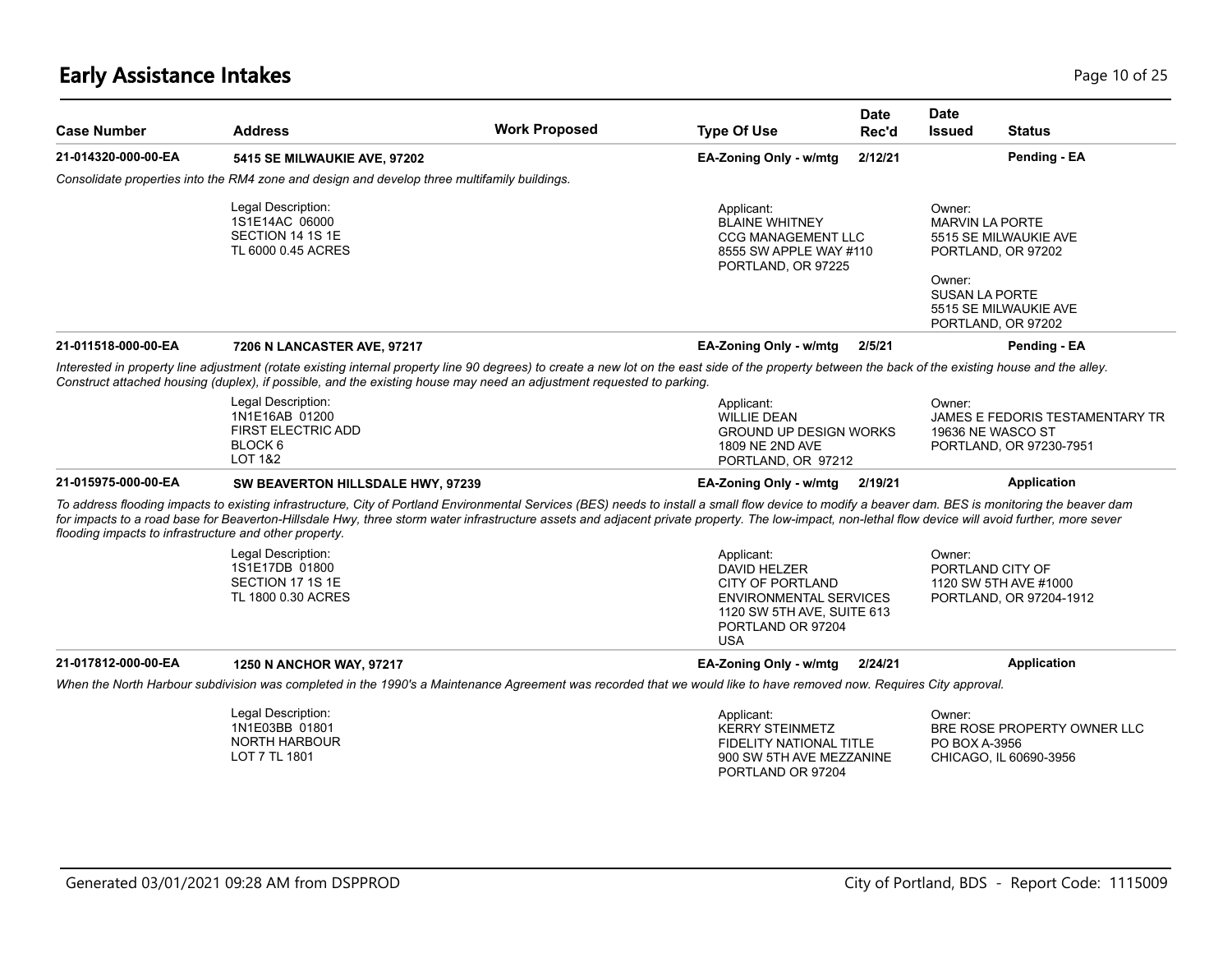# **Early Assistance Intakes** Page 11 of 25

| <b>Case Number</b>                    | <b>Address</b>                                                                                                                                                                                   | <b>Work Proposed</b>                                                                                                                                                                               | <b>Type Of Use</b>                                                                                                               | <b>Date</b><br>Rec'd                                                          | <b>Date</b><br><b>Issued</b>                                                            | <b>Status</b>                                                                                 |  |
|---------------------------------------|--------------------------------------------------------------------------------------------------------------------------------------------------------------------------------------------------|----------------------------------------------------------------------------------------------------------------------------------------------------------------------------------------------------|----------------------------------------------------------------------------------------------------------------------------------|-------------------------------------------------------------------------------|-----------------------------------------------------------------------------------------|-----------------------------------------------------------------------------------------------|--|
| 21-015446-000-00-EA                   | , 97227                                                                                                                                                                                          |                                                                                                                                                                                                    | <b>PC</b> - PreApplication<br><b>Conference</b>                                                                                  | 2/19/21                                                                       |                                                                                         | Pending - EA                                                                                  |  |
|                                       |                                                                                                                                                                                                  | Union Pacific Railroad Albina Yard, two projects, New Industrial Wastewater Treatment Plant and Fueling System Replacement.                                                                        |                                                                                                                                  |                                                                               |                                                                                         |                                                                                               |  |
|                                       | Legal Description:<br>1N1E27 00100<br>PARTITION PLAT 1992-164<br>LOT 2 TL 100<br>SPLIT MAP R237737 (R649729830) & R489338 (R649729834)<br>SEE R237736 (R649729821)FOR BILLBIARD, DEPT OF REVENUE |                                                                                                                                                                                                    | Applicant:<br><b>HILLARY PARKER</b><br><b>COMPANY</b><br><b>USA</b>                                                              | UNION PACIFIC RAILROAD<br>1400 DOUGLAS STREET - MS1640<br>OMAHA NE 68179-1640 |                                                                                         | Owner:<br>UNION PACIFIC RAILROAD COMPANY<br>1400 DOUGLAS ST - MS 1640<br>OMAHA, NE 68179-1640 |  |
| 21-015825-000-00-EA                   | SW DICKINSON LN, 97219                                                                                                                                                                           |                                                                                                                                                                                                    | <b>PC</b> - PreApplication<br><b>Conference</b>                                                                                  | 2/18/21                                                                       |                                                                                         | Pending - EA                                                                                  |  |
|                                       |                                                                                                                                                                                                  | Partition property into two parcels, each 70-feet wide, plus an Environmental Tract. Stormwater disposal by flow through planter piped to storm line.                                              |                                                                                                                                  |                                                                               |                                                                                         |                                                                                               |  |
|                                       | Legal Description:<br>1S1E33CB 01800<br><b>DICKINSON SUB</b><br>LOT <sub>17</sub>                                                                                                                |                                                                                                                                                                                                    | Applicant:<br><b>ALEX KAYDALIN</b><br><b>LOCUS CUSTOM HOMES</b><br>12981 SE MEADEHILL AVE<br>HAPPY VALLEY OR 97086<br><b>USA</b> |                                                                               | Owner:<br><b>MINH BUI</b>                                                               | 11223 SE MALDEN ST<br>PORTLAND, OR 97266-8014                                                 |  |
| 21-015792-000-00-EA                   | 8235 NE BEECH ST, 97220                                                                                                                                                                          |                                                                                                                                                                                                    | <b>PC</b> - PreApplication<br><b>Conference</b>                                                                                  | 2/18/21                                                                       |                                                                                         | <b>Application</b>                                                                            |  |
|                                       |                                                                                                                                                                                                  | Type III Zoning Map Amendment from RM1-Residential Multi-Dwelling to CM2-Commercial/Mixed-Use 2.                                                                                                   |                                                                                                                                  |                                                                               |                                                                                         |                                                                                               |  |
|                                       | Legal Description:<br>1N2E21CC 09200<br><b>ROSE VILLAS</b><br>E 1/2 OF LOT 11                                                                                                                    |                                                                                                                                                                                                    | Applicant:<br><b>ALVIN RIMES</b><br>19415 ORCHID GROVE DR<br>OREGON CITY, OR 97045-7129<br>Applicant:                            |                                                                               | Owner:<br><b>ALVIN RIMES</b><br>19415 ORCHID GROVE DR<br>OREGON CITY, OR 97045-7129     |                                                                                               |  |
|                                       |                                                                                                                                                                                                  |                                                                                                                                                                                                    |                                                                                                                                  | 225 SE 80TH AVENUE<br>PORTLAND OR 97215                                       | Owner:<br><b>GERALDINE RIMES</b><br>19415 ORCHID GROVE DR<br>OREGON CITY, OR 97045-7129 |                                                                                               |  |
| 21-016735-000-00-EA                   | 2244 SE LADD AVE, 97214                                                                                                                                                                          |                                                                                                                                                                                                    | <b>PC</b> - PreApplication<br><b>Conference</b>                                                                                  | 2/23/21                                                                       |                                                                                         | Pending - EA                                                                                  |  |
| extensions for stormwater management. |                                                                                                                                                                                                  | Remove existing garage off the alley, which is historic contributing structure to the Ladd's Addition Historic District, and replace with a habitable ADU with bar sink and bathroom and downspout |                                                                                                                                  |                                                                               |                                                                                         |                                                                                               |  |
|                                       | Legal Description:<br>1S1E02DC 03100<br><b>LADDS ADD</b><br>BLOCK 28<br>LOT <sub>20</sub>                                                                                                        |                                                                                                                                                                                                    | Applicant:<br><b>MARY VALEANT</b><br><b>VALEANT ARCHITECTURE LLC</b><br>2318 SW MARKET ST<br>POPRTLAND, OR 97201                 |                                                                               | Owner:<br><b>RICHARD GREIN</b><br>2244 SE LADD AVE                                      | PORTLAND, OR 97214                                                                            |  |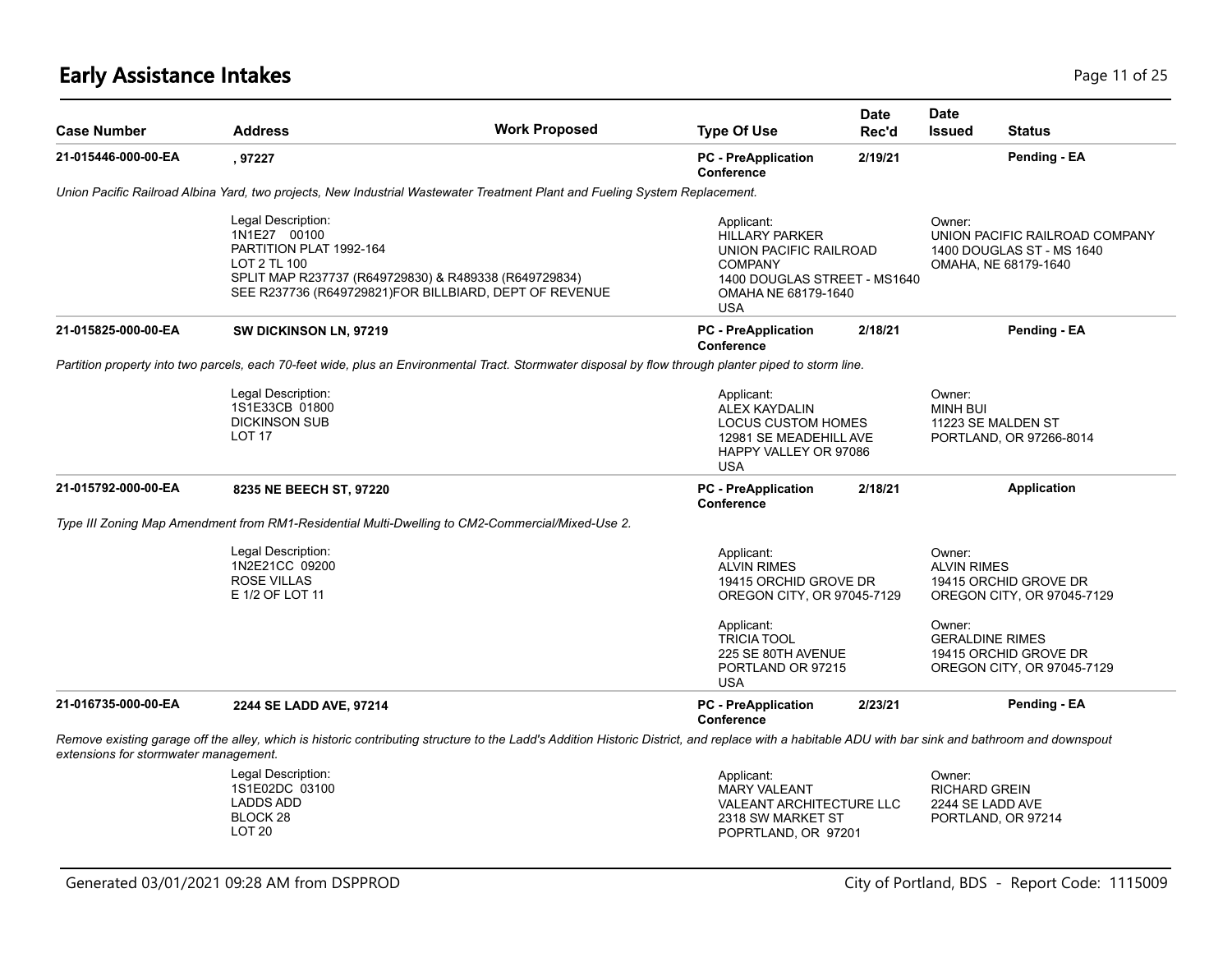#### **Early Assistance Intakes** Page 12 of 25

| <b>Case Number</b>  | <b>Address</b>                            | <b>Work Proposed</b> | Type Of Use                                     | <b>Date</b><br>Rec'd | Date<br><b>Issued</b> | <b>Status</b> |
|---------------------|-------------------------------------------|----------------------|-------------------------------------------------|----------------------|-----------------------|---------------|
| 21-016614-000-00-EA | 3333 SW US VETERANS HOSPITAL RD.<br>97239 |                      | <b>PC - PreApplication</b><br><b>Conference</b> | 2/23/21              |                       | Pending - EA  |

(Refer to Zoning Map dated 2/24/21 for accurate portrayal of lots involved.) PROPOSAL The proposal is develop housing on Marquam Hill to eliminate commuting for residents and support personnel *of the Hospitals and Level 1 Trauma Center. Housing and services are provided for the employment providers adjacent to the site. Household Living will be classified as Residential Group R1 and R2*  for temporary and permanent residences by the Oregon State Structural Specialty Code. Household Living is mixed within structures in a combination of SRO and apartment configurations. Business, *Retail Sales and Service and Assembly Occupancies are developed to provide support services for residents, guests and neighbors. Parking is provided and shared throughout the site. Also proposing Comprehensive Plan Map/Zoning Map Amendment for southerly lots from RM3 to CM2. Summarized (by Barry Smith): Change CM2 and RM3d map designations to EXd, concurrently with Planned development, concurrently with Design Review. 904 SW Gibbs can be considered a part of the site so long as we can continue the current path to start construction 3Q 2021.*

| Legal Description:<br>1S1E09AC 07900<br>PORTLAND CITY HMSTD<br>BLOCK 71<br>LOT 1 EXC PT IN ST | Applicant:<br><b>BARRY SMITH</b><br>715 SW Morrison Street, Suite 909<br>PORTLAND OR 97205 | Owner:<br>PARADISE 39 GRAPE LLC<br>6010 NE FLANDERS ST UNIT B-1<br>PORTLAND, OR 97213-3870 |
|-----------------------------------------------------------------------------------------------|--------------------------------------------------------------------------------------------|--------------------------------------------------------------------------------------------|
|                                                                                               |                                                                                            | Owner:<br>3333 SW 10TH AVE LLC<br>3324 SW 10TH AVE<br>PORTLAND, OR 97239                   |

Owner: 3405 SW 10TH AVE LLC 3324 SW 10TH AVE PORTLAND, OR 97239

Owner: BETA NU CHAPTER OF PHI BETA PI 1 SW COLUMBIA ST STE 400 PORTLAND, OR 97258

Owner: YOSHIDA REAL ESTATE HOLDINGS XVIII  $\sqcup$  C. 8440 NE ALDERWOOD RD #A PORTLAND, OR 97220

Owner: CCG-SHERMAN OAKS LLC ET AL 2424 SE 11TH AVE PORTLAND, OR 97214

Owner: CARON FAMILY LLC 4405 SW DONNER WAY PORTLAND, OR 97239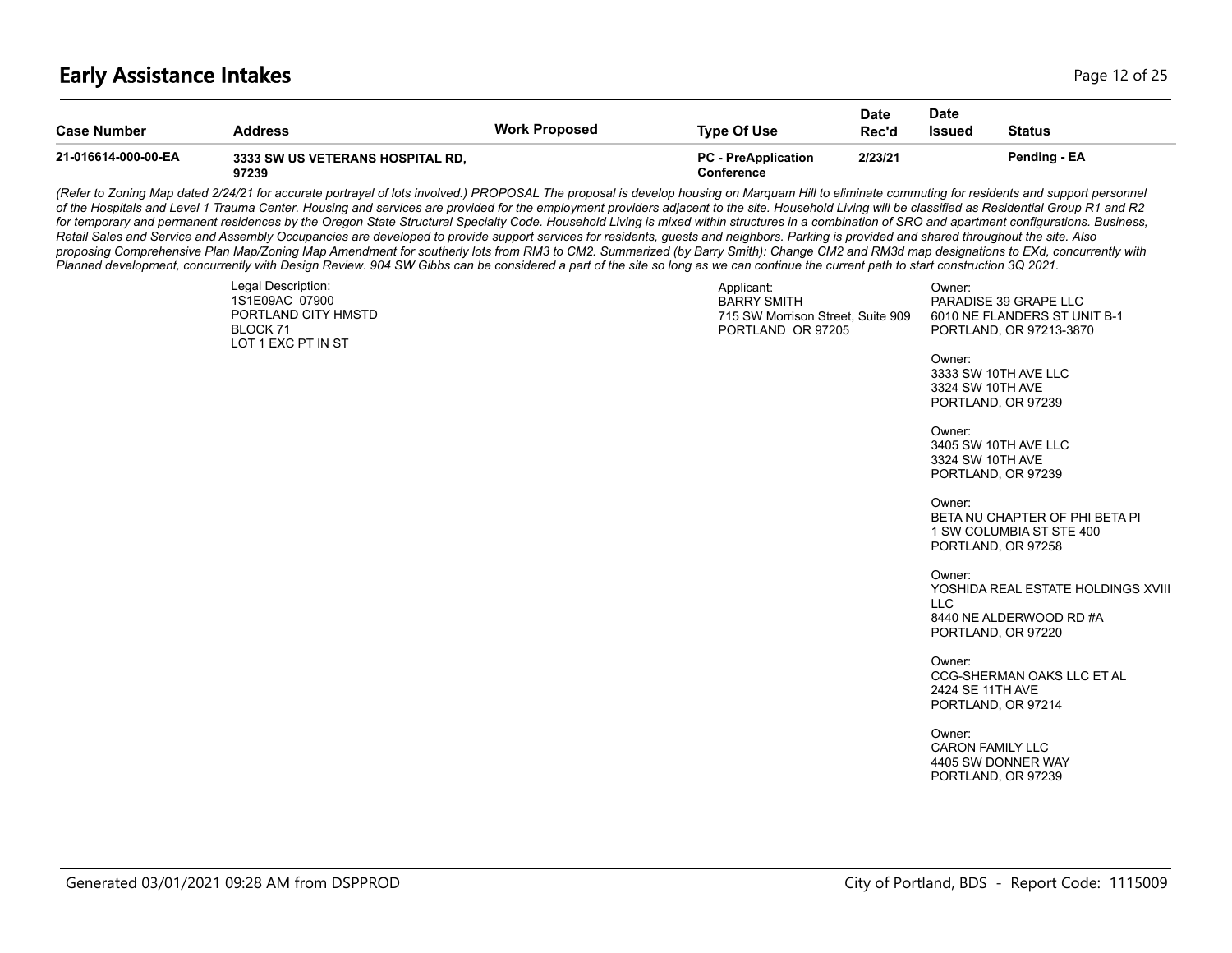# **Early Assistance Intakes** Page 13 of 25

| <b>Case Number</b>  | <b>Address</b>                                                                                                                                                                                                                                                                                                                                                                              | <b>Work Proposed</b> | <b>Type Of Use</b>                                                                                         | <b>Date</b><br>Rec'd | <b>Date</b><br><b>Issued</b>                                                                                | <b>Status</b>                                                |
|---------------------|---------------------------------------------------------------------------------------------------------------------------------------------------------------------------------------------------------------------------------------------------------------------------------------------------------------------------------------------------------------------------------------------|----------------------|------------------------------------------------------------------------------------------------------------|----------------------|-------------------------------------------------------------------------------------------------------------|--------------------------------------------------------------|
| 21-014089-000-00-EA | 7848 SE 109TH AVE, 97266                                                                                                                                                                                                                                                                                                                                                                    |                      | <b>PC</b> - PreApplication<br><b>Conference</b>                                                            | 2/16/21              |                                                                                                             | Pending - EA                                                 |
|                     | Review of Environmental Violations, and proposed resolution, and onsite Mitigation. See LU 16-224793 EV & AL 16-224793.                                                                                                                                                                                                                                                                     |                      |                                                                                                            |                      |                                                                                                             |                                                              |
|                     | Legal Description:<br>1S2E22CA 08914<br><b>BLUEBERRY RIDGE</b><br>LOT <sub>7</sub><br>INC UND INT TRACT A                                                                                                                                                                                                                                                                                   |                      | Applicant:<br><b>MARK DANE</b><br><b>MARK DANE PLANNING</b><br>12725 SW GLENHAVEN ST<br>PORTLAND, OR 97225 |                      | Owner:<br><b>VIKTOR GEORGIYEV</b><br>2845 SE 131ST AVE<br>PORTLAND, OR 97236<br>Owner:<br>2845 SE 131ST AVE | LYUDMILA GEORGIYEV                                           |
| 21-013637-000-00-EA | 8435 NE GLISAN ST, 97220                                                                                                                                                                                                                                                                                                                                                                    |                      | <b>PC</b> - PreApplication<br>Conference                                                                   | 2/10/21              | PORTLAND, OR 97236                                                                                          | Pending - EA                                                 |
|                     | A Pre-Application Conference to discuss adding sports lighting to an already existing sports field on the campus of Multnomah University. The lighting will allow the university to accommodate class<br>schedules, expand student access to athletics and minimize travel time. The new lighting would be LED lighting provided by MUSCO. The approval criteria are in Chapter 33.815.105. |                      |                                                                                                            |                      |                                                                                                             |                                                              |
|                     | Legal Description:<br>1N2E33BC 07500<br>SECTION 33 1N 2E<br>TL 7500 19.25 ACRES                                                                                                                                                                                                                                                                                                             |                      | Applicant:<br><b>JEFF ENQUIST</b><br>PORTLAND CITY UNITED<br>3439 NE SANDY BLVD #348<br>PORTLAND, OR 97232 |                      | Owner:<br>8435 NE GLISAN ST                                                                                 | MULTNOMAH UNIVERSITY<br>PORTLAND, OR 97220-5814              |
| 21-014385-000-00-EA | SE MCLOUGHLIN BLVD, 97202                                                                                                                                                                                                                                                                                                                                                                   |                      | <b>Public Works Inquiry</b>                                                                                | 2/12/21              |                                                                                                             | Pending - EA                                                 |
|                     | Develop vacant lot with detached ADU, primary dwelling located on adjacent lot to the north, R296528                                                                                                                                                                                                                                                                                        |                      |                                                                                                            |                      |                                                                                                             |                                                              |
|                     | Legal Description:<br>1S1E11BC 06800<br><b>VILLA HTS</b><br><b>BLOCK1</b><br>LOT 12&13 TL 6800                                                                                                                                                                                                                                                                                              |                      | Applicant:<br><b>KEVIN PARTAIN</b><br><b>URBAN VISIONS</b><br>223 NE 56TH AVE<br>PORTLAND OR 97213         |                      | Owner:<br><b>DAVID HILTS</b><br>PORTLAND, OR 97202<br>Owner:<br>JEFF WEDDLE                                 | 4107 SE CRYSTAL SPRINGS BLVD<br>4107 SE CRYSTAL SPRINGS BLVD |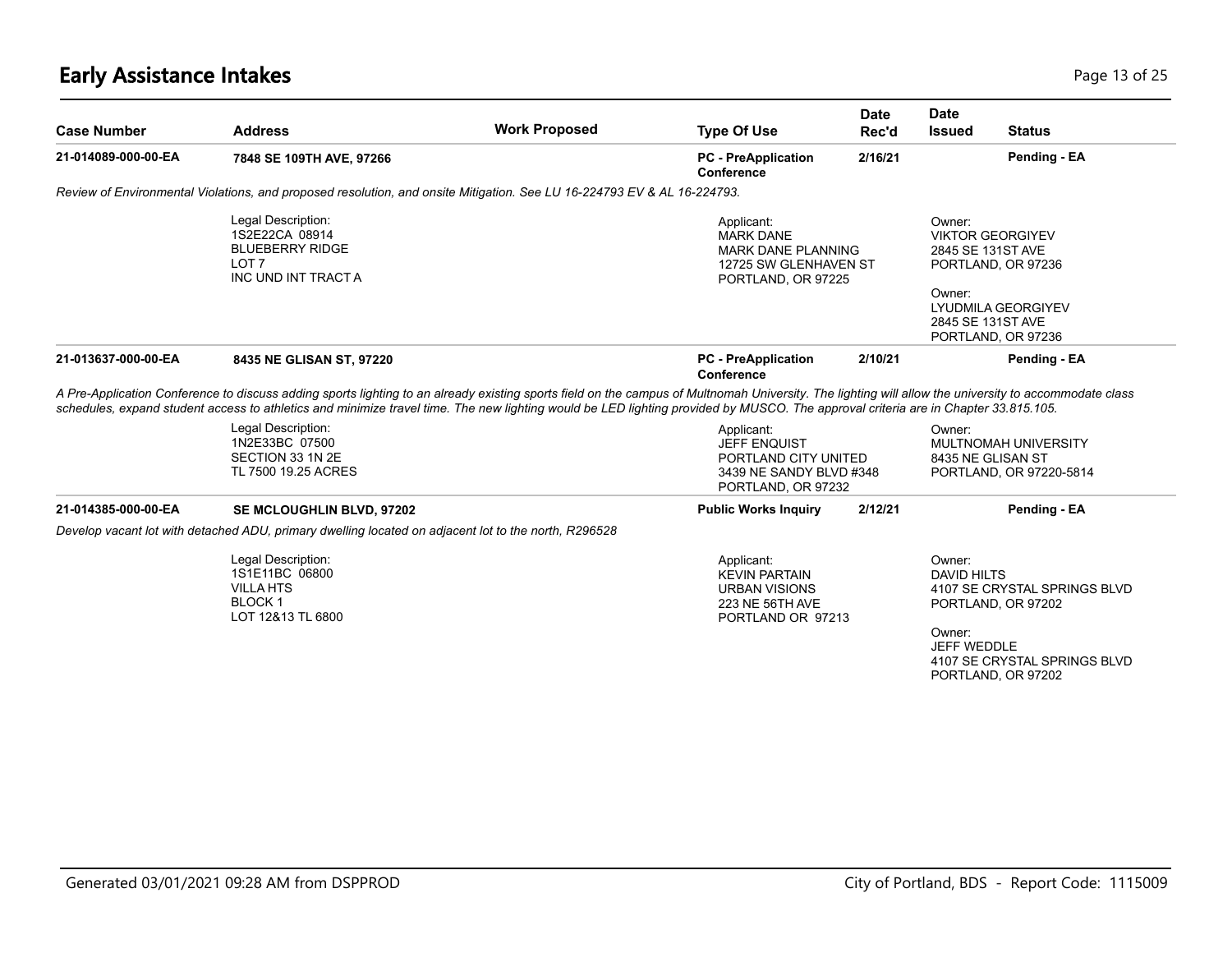| <b>Case Number</b>  | <b>Address</b>                                                                                                                                                                                                                                                                                                                                                                                                                                                                     | <b>Work Proposed</b> | <b>Type Of Use</b>                                                                                                         | <b>Date</b><br>Rec'd | <b>Date</b><br><b>Issued</b><br><b>Status</b>                                                                                                                                                  |
|---------------------|------------------------------------------------------------------------------------------------------------------------------------------------------------------------------------------------------------------------------------------------------------------------------------------------------------------------------------------------------------------------------------------------------------------------------------------------------------------------------------|----------------------|----------------------------------------------------------------------------------------------------------------------------|----------------------|------------------------------------------------------------------------------------------------------------------------------------------------------------------------------------------------|
| 21-013670-000-00-EA | 6532 N WILLAMETTE BLVD, 97203                                                                                                                                                                                                                                                                                                                                                                                                                                                      |                      | <b>Public Works Inquiry</b>                                                                                                | 2/10/21              | <b>Cancelled</b>                                                                                                                                                                               |
|                     | Two NSFRs, after the lot confirmation, which is under review, see PR 21-000380, is done.                                                                                                                                                                                                                                                                                                                                                                                           |                      |                                                                                                                            |                      |                                                                                                                                                                                                |
|                     | Legal Description:<br>1N1E07CD 07500<br><b>HARBOR VIEW ADD</b><br>BLOCK 3<br>LOT 4&5                                                                                                                                                                                                                                                                                                                                                                                               |                      | Applicant:<br><b>KELLI GROVER</b><br>FIRWOOD DESIGN GROUP LLC<br><b>HWY</b><br>TROUTDALE OR 97060                          |                      | Owner:<br><b>JENNIFER ZICKEL</b><br>6532 N WILLAMETTE BLVD<br>359 E HISTORIC COLUMBIA RIVER PORTLAND, OR 97203<br>Owner:<br><b>SCOT ZICKEL</b><br>6532 N WILLAMETTE BLVD<br>PORTLAND, OR 97203 |
| 21-013179-000-00-EA | <b>SE KNAPP ST, 97236</b>                                                                                                                                                                                                                                                                                                                                                                                                                                                          |                      | <b>Public Works Inquiry</b>                                                                                                | 2/9/21               | <b>Cancelled</b>                                                                                                                                                                               |
|                     | Single Family home - 2500 sf single story. ATT septic system. Stormwater to be managed on site using drywell or similar system.                                                                                                                                                                                                                                                                                                                                                    |                      |                                                                                                                            |                      |                                                                                                                                                                                                |
|                     | Legal Description:<br>1S2E23BC 00400<br>SECTION 23 1S 2E<br>TL 400 0.34 ACRES                                                                                                                                                                                                                                                                                                                                                                                                      |                      | Applicant:<br><b>SEAN RAMSTEAD</b><br>WEST COAST ENGINEERING, PC<br>2027 SE 37TH AVE<br>PORTLAND, OR 97214                 |                      | Owner:<br>DARET, HELGA K TR<br>7127 SE 127TH AVE<br>PORTLAND, OR 97236-5009<br>Owner:<br>DARET. ARTHUR W TR<br>7127 SE 127TH AVE<br>PORTLAND, OR 97236-5009                                    |
| 21-013468-000-00-EA | 1703 SW MARIGOLD ST, 97219                                                                                                                                                                                                                                                                                                                                                                                                                                                         |                      | <b>Public Works Inquiry</b>                                                                                                | 2/10/21              | Pending - EA                                                                                                                                                                                   |
|                     | ADU behind house Two options for access shown - SW Marigold and SW 17th.                                                                                                                                                                                                                                                                                                                                                                                                           |                      |                                                                                                                            |                      |                                                                                                                                                                                                |
|                     | Legal Description:<br>1S1E28BA 05400<br><b>HILL GROVE</b><br>BLOCK 4<br>LOT <sub>1</sub>                                                                                                                                                                                                                                                                                                                                                                                           |                      | Applicant:<br>PHILIP QUARTERMAN<br>1703 SW MARIGOLD ST<br>PORTLAND, OR 97219-4145                                          |                      | Owner:<br>PHILIP QUARTERMAN<br>1703 SW MARIGOLD ST<br>PORTLAND, OR 97219-4145                                                                                                                  |
| 21-014912-000-00-EA | NW, 97229                                                                                                                                                                                                                                                                                                                                                                                                                                                                          |                      | <b>Public Works Inquiry</b>                                                                                                | 2/16/21              | Pending - EA                                                                                                                                                                                   |
|                     | Build 2 new single family residences. Flow through planter boxes or 60%+ eco roofs piped to the dedicated storm water tract. Any future sidewalk on skyline blvd is unrealistic given the steep<br>southerly topography within the right of way and narrow shoulder. Trees in the right of way would need to be removed to build up an larger shoulder to support such a sidewalk. This is a scenic<br>corridor and maintaining existing trees is of importance Pictures attached. |                      |                                                                                                                            |                      |                                                                                                                                                                                                |
|                     | Legal Description:<br>1N1W25BC 01603<br><b>THOMPSON CREST</b><br>LOT <sub>3</sub><br>INC UND INT TRACT A                                                                                                                                                                                                                                                                                                                                                                           |                      | Applicant:<br><b>KRISTIAN BEYER</b><br>BEYER CONSTRUCTION AND<br>DEVELOPMENT, LLC<br>7485 SW 24TH AVE<br>PORTLAND OR 97219 |                      | Owner:<br><b>JAMES HODEL</b><br><b>PO BOX 286</b><br>PLACERVILLE, CO 81430<br>Owner:<br><b>MELINDA HODEL</b><br><b>PO BOX 286</b>                                                              |

PLACERVILLE, CO 81430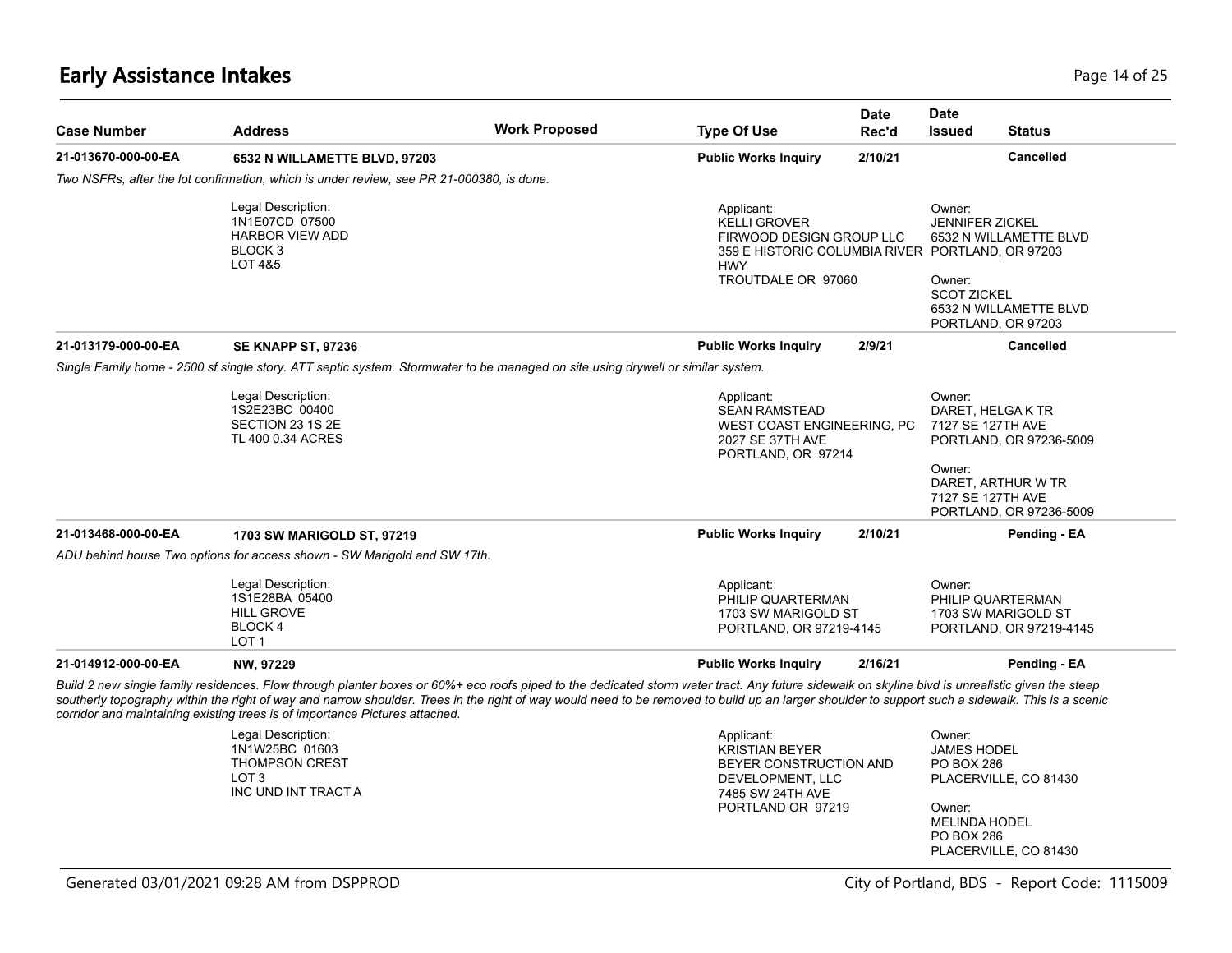# **Early Assistance Intakes** Page 15 of 25

| <b>Case Number</b>                      | <b>Address</b>                                                                            | <b>Work Proposed</b>                                                                                                                                                                                                                                                                                                                                                                           | <b>Type Of Use</b>                                                                                                      | <b>Date</b><br>Rec'd | <b>Date</b><br><b>Issued</b>                        | <b>Status</b>                                                |
|-----------------------------------------|-------------------------------------------------------------------------------------------|------------------------------------------------------------------------------------------------------------------------------------------------------------------------------------------------------------------------------------------------------------------------------------------------------------------------------------------------------------------------------------------------|-------------------------------------------------------------------------------------------------------------------------|----------------------|-----------------------------------------------------|--------------------------------------------------------------|
| 21-015455-000-00-EA                     | 6548 SE 48TH AVE, 97206                                                                   |                                                                                                                                                                                                                                                                                                                                                                                                | <b>Public Works Inquiry</b>                                                                                             | 2/17/21              |                                                     | Pending - EA                                                 |
|                                         |                                                                                           | A new house and detached ADU will be built on the site. The existing house will be removed. Stormwater disposal will be via drywells.                                                                                                                                                                                                                                                          |                                                                                                                         |                      |                                                     |                                                              |
|                                         | Legal Description:<br>1S2E19BA 05000<br>SECTION 19 1S 2E<br>TL 5000 0.16 ACRES            |                                                                                                                                                                                                                                                                                                                                                                                                | Applicant:<br><b>SARAH RADELET</b><br>STRATA LAND USE PLANNING<br>PO BOX 90833<br>PORTLAND OR 97290                     |                      | Owner:<br><b>SHANNON TAYLOR</b><br>9226 SE 29TH AVE | MILWAUKIE, OR 97222                                          |
| Total # of Early Assistance intakes: 48 |                                                                                           |                                                                                                                                                                                                                                                                                                                                                                                                |                                                                                                                         |                      |                                                     |                                                              |
| 20-111522-000-00-FP                     | 605 SE 47TH AVE, 97215                                                                    | FP - Final Plat Review                                                                                                                                                                                                                                                                                                                                                                         |                                                                                                                         | 2/2/21               |                                                     | <b>Under Review</b>                                          |
| Final plat to create two parcels.       |                                                                                           |                                                                                                                                                                                                                                                                                                                                                                                                |                                                                                                                         |                      |                                                     |                                                              |
|                                         | Legal Description:<br>1S2E06BA 08300<br>PARADISE SPR TR<br><b>BLOCK7</b><br>LOT 6 TL 8300 |                                                                                                                                                                                                                                                                                                                                                                                                | Applicant:<br><b>KARIN LAMBERT</b><br><b>HAWTHORNE &amp; 47TH LLC</b><br>PO BOX 68<br>BEAVERCREEK OR 97004              |                      | Owner:<br>PO BOX 68                                 | <b>HAWTHORNE &amp; 47TH LLC</b><br>BEAVERCREEK, OR 97004     |
| Total # of Final Plat intakes: 1        | Total # of FP FP - Final Plat Review permit intakes: 1                                    |                                                                                                                                                                                                                                                                                                                                                                                                |                                                                                                                         |                      |                                                     |                                                              |
|                                         |                                                                                           |                                                                                                                                                                                                                                                                                                                                                                                                |                                                                                                                         |                      |                                                     |                                                              |
| 21-018870-000-00-LU                     | <b>1450 NE 122ND AVE</b>                                                                  | <b>AD - Adjustment</b>                                                                                                                                                                                                                                                                                                                                                                         | Type 2 procedure                                                                                                        | 2/26/21              |                                                     | Pending                                                      |
|                                         |                                                                                           | We are proposing two signs at the new Jersey Mikes restaurant that would exceed the allowance based on the City of Portland sign code. These two signs would be in addition to the East facing sign<br>that meets the sign allowance. That permit is on hold at the moment pending this request for more signage to increase visibility from all entrances to the shopping center/ strip mall. |                                                                                                                         |                      |                                                     |                                                              |
|                                         | Legal Description:<br>1N2E35BB 00701                                                      |                                                                                                                                                                                                                                                                                                                                                                                                | Applicant:<br><b>RUSSEL MASON</b><br>MEYER SIGN CO. of OREGON, INC COLUMBIA WILLAMETTE INC<br>PORTLAND OR<br><b>USA</b> |                      | Owner:<br>1943 SE 6TH AVE                           | <b>GOODWILL INDUSTRIES OF THE</b><br>PORTLAND, OR 97214-4508 |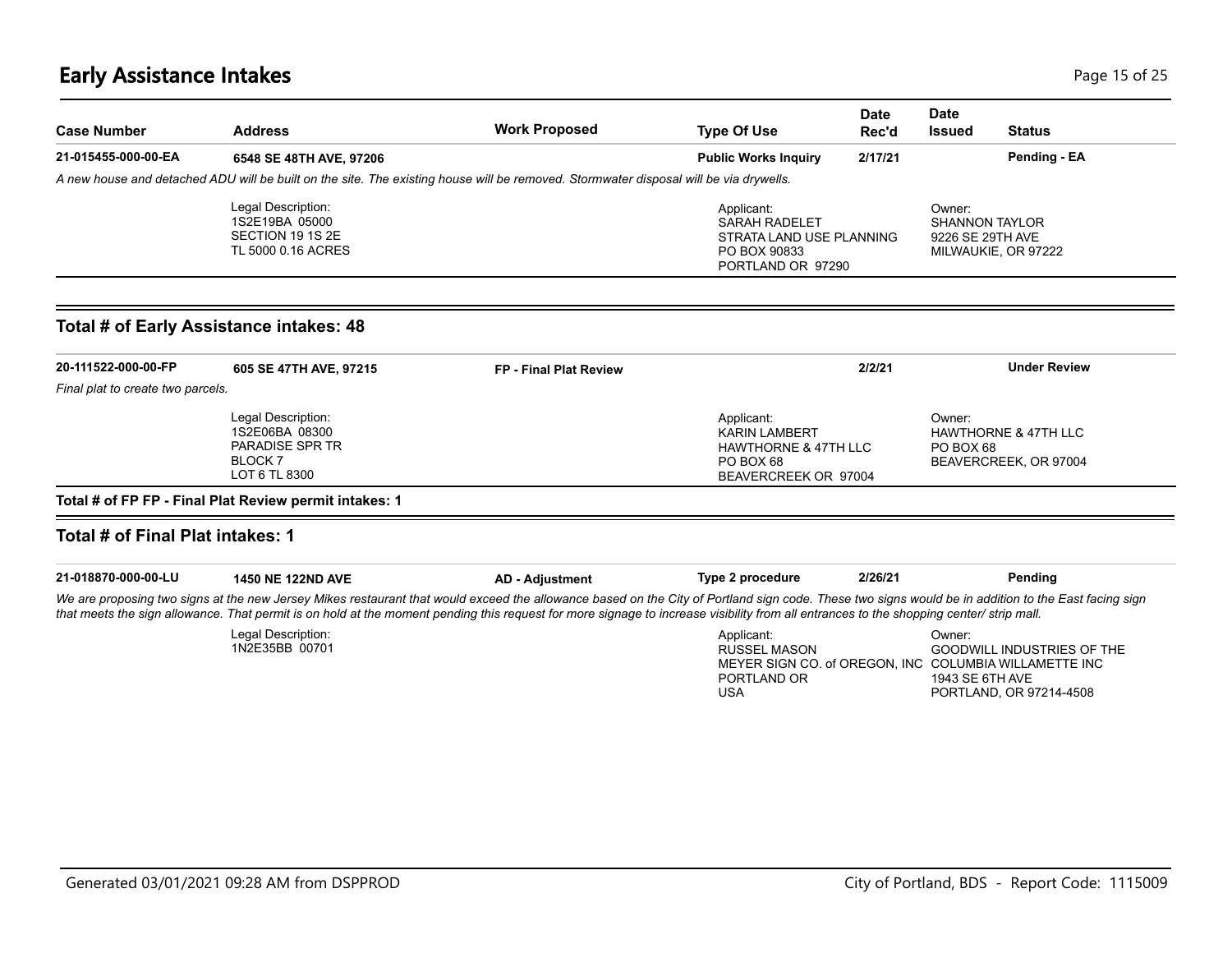| <b>Case Number</b>  | <b>Address</b>                                                                                                                                                                                                                                                                                                                                                                                                                                                                                                                                                                    | <b>Work Proposed</b>   | <b>Type Of Use</b>                                                                                 | <b>Date</b><br>Rec'd | <b>Date</b><br><b>Status</b><br><b>Issued</b>                                    |  |
|---------------------|-----------------------------------------------------------------------------------------------------------------------------------------------------------------------------------------------------------------------------------------------------------------------------------------------------------------------------------------------------------------------------------------------------------------------------------------------------------------------------------------------------------------------------------------------------------------------------------|------------------------|----------------------------------------------------------------------------------------------------|----------------------|----------------------------------------------------------------------------------|--|
| 21-012383-000-00-LU | 9912 SW 49TH AVE, 97219                                                                                                                                                                                                                                                                                                                                                                                                                                                                                                                                                           | <b>AD - Adjustment</b> | Type 2 procedure                                                                                   | 2/5/21               | Pending                                                                          |  |
|                     | Adjustment to maximum lot size & regular lot line standards ahead of future property line adjustment                                                                                                                                                                                                                                                                                                                                                                                                                                                                              |                        |                                                                                                    |                      |                                                                                  |  |
|                     | Legal Description:<br>1S1E30DA 02400<br>SECTION 30 1S 1E<br>TL 2400 0.20 ACRES                                                                                                                                                                                                                                                                                                                                                                                                                                                                                                    |                        | Applicant:<br><b>KEVIN PARTAIN</b><br><b>URBAN VISIONS</b><br>223 NE 56TH AVE<br>PORTLAND OR 97213 |                      | Owner:<br><b>STEVE RUSSELL</b><br>9912 SW 49TH AVE<br>PORTLAND, OR 97219-5887    |  |
|                     |                                                                                                                                                                                                                                                                                                                                                                                                                                                                                                                                                                                   |                        |                                                                                                    |                      | Owner:<br><b>MELANIE RUSSELL</b><br>9912 SW 49TH AVE<br>PORTLAND, OR 97219-5887  |  |
| 21-013194-000-00-LU | 1500 NE IRVING ST, 97232                                                                                                                                                                                                                                                                                                                                                                                                                                                                                                                                                          | <b>AD - Adjustment</b> | Type 2 procedure                                                                                   | 2/9/21               | Pending                                                                          |  |
|                     | trees, shrubs and groundcover and square feet of landscape that will be required to conform to existing standards. The owner requests an adjustment review of the proposed interior parking lot<br>landscaping non-conforming upgrade to be mitigated by installing the additional parking lot landscaping on a different property.<br>Legal Description:<br>1N1E35AC 01200<br><b>HOLLADAYS ADD</b><br>BLOCK 167&168 TL 1200                                                                                                                                                      |                        | Applicant:<br><b>DAVID ANDERSON</b><br>ANDERSON ASSOCIATES<br>PO BOX 872276<br>VANCOUVER, WA 98687 |                      | Owner:<br><b>SCRE II EASTSIDE LP</b><br>1120 NW COUCH #500<br>PORTLAND, OR 97209 |  |
| 21-014364-000-00-LU | 10801 SE HENRY ST, 97266                                                                                                                                                                                                                                                                                                                                                                                                                                                                                                                                                          | <b>AD - Adjustment</b> | Type 2 procedure                                                                                   | 2/12/21              | Incomplete                                                                       |  |
|                     | Stormwater management improvements including the installation of a StormwateRx Aquip 160SBE passive enhanced sand filtration system to treat stormwater runoff prior to site discharge. The<br>system is an 8.5' x 29.5' footprint above ground treatment unit. Adjustment to landscape buffer L1 (33.248)                                                                                                                                                                                                                                                                        |                        |                                                                                                    |                      |                                                                                  |  |
|                     | Legal Description:<br>1S2E15CD 01400<br><b>MENTONE</b><br>BLOCK 79&80 TL 1400                                                                                                                                                                                                                                                                                                                                                                                                                                                                                                     |                        | Applicant:<br><b>DANIEL SCARPINE</b><br>AQUARIUS ENVIRONMENTAL, LLC PO BOX 10047                   |                      | Owner:<br>UPI PORTLAND LLC<br>PORTLAND, OR 97296-0047                            |  |
| 21-013590-000-00-LU | 4610 NE 42ND AVE, 97218                                                                                                                                                                                                                                                                                                                                                                                                                                                                                                                                                           | <b>AD - Adjustment</b> | Type 2 procedure                                                                                   | 2/9/21               | Pending                                                                          |  |
|                     | Four-story apartment building with 56 dwelling units, including a mix of studios, 1-, 2-, and 3- bedrooms. 51 units in wood-framed Floors 2-4. Concrete-frame ground floor includes 5 loft-style dwelling<br>units, two community spaces, a lobby, and service and utility spaces. Project is currently in construction. Adjustment concerns the addition of a roof terrace, which will require an elevator vestibule and<br>minor architectural details to be included in the code exceptions to maximum height. All stormwater is managed via on-site infiltration in drywells. |                        |                                                                                                    |                      |                                                                                  |  |
|                     | Legal Description:<br>1N2E19BC 10600                                                                                                                                                                                                                                                                                                                                                                                                                                                                                                                                              |                        | Applicant:<br><b>CRAIG RIEGELNEGG</b>                                                              |                      | Owner:<br>GOING 42 LIMITED PARTNERSHIP                                           |  |

PORTLAND, OR 97211

CARLETON HART ARCHITECTURE 126 NE ALBERTA ST STE 202

830 SW 10TH AVE., #200 PORTLAND OR 97205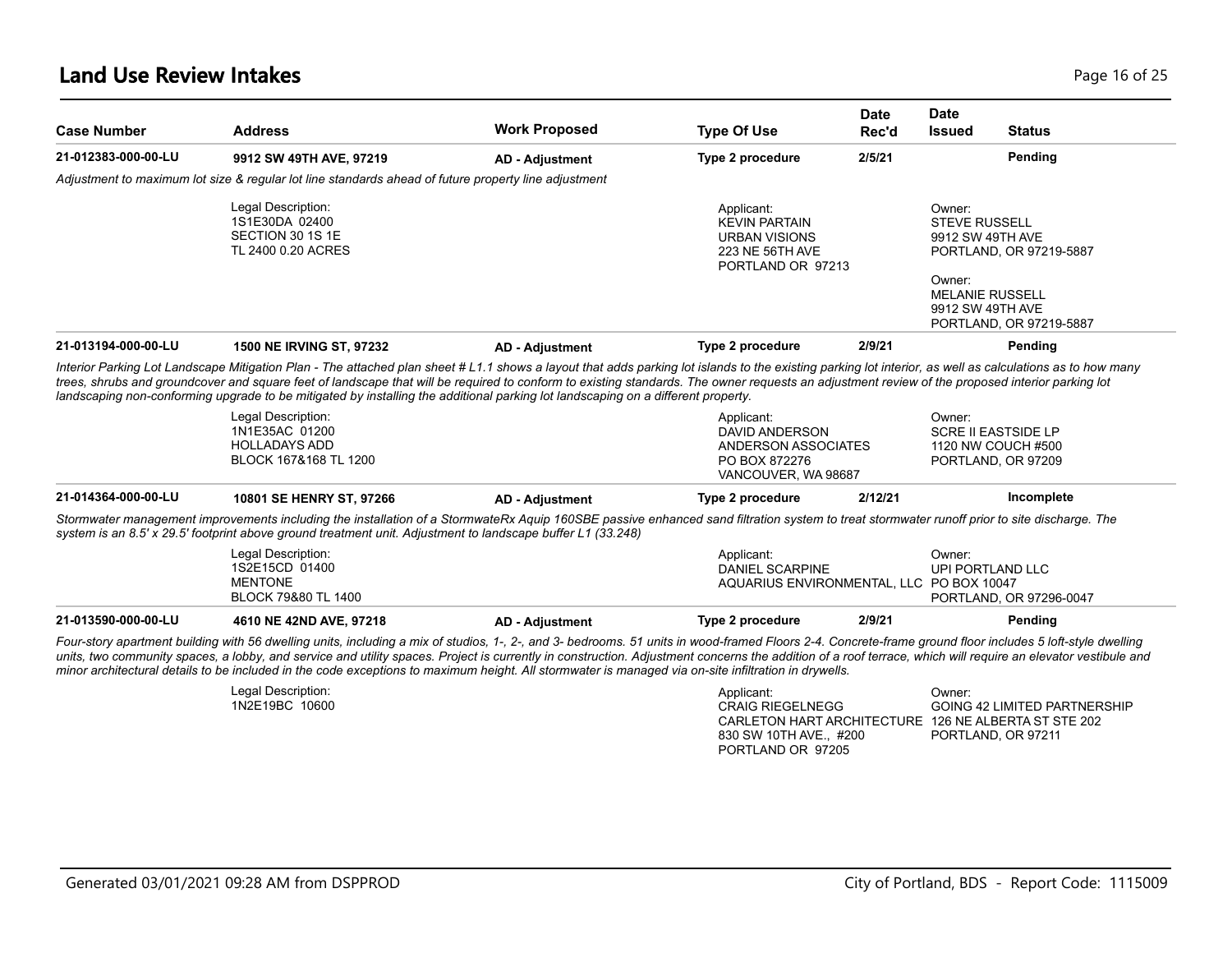#### **Land Use Review Intakes** Page 17 of 25

| <b>Case Number</b>  | <b>Address</b>                                                                                                                                                                                                                                                                                                                                                                                                          | <b>Work Proposed</b>   | <b>Type Of Use</b>                                                                | <b>Date</b><br>Rec'd | <b>Date</b><br><b>Issued</b>                       | <b>Status</b>           |
|---------------------|-------------------------------------------------------------------------------------------------------------------------------------------------------------------------------------------------------------------------------------------------------------------------------------------------------------------------------------------------------------------------------------------------------------------------|------------------------|-----------------------------------------------------------------------------------|----------------------|----------------------------------------------------|-------------------------|
| 21-015110-000-00-LU | 5022 NE GOING ST, 97218                                                                                                                                                                                                                                                                                                                                                                                                 | <b>AD - Adjustment</b> | Type 2 procedure                                                                  | 2/16/21              |                                                    | Pending                 |
|                     | Addition of an attached single car garage and additional living area to rear of the house. Garage to be located 3 feet from the west property line with eaves at 2 feet. Hardie Plank siding to be installed<br>along entire west wall to assist in firewall protection. Need Adjustment to Table 110-3 and 33.110.220 to allow the reduced building setback (from 5 feet to 3 feet for the wall and 2 feet for eaves). |                        |                                                                                   |                      |                                                    |                         |
|                     | Legal Description:<br>1N2E19BD 11100<br>SECTION 19 1N 2E<br>TL 11100 0.20 ACRES                                                                                                                                                                                                                                                                                                                                         |                        | Applicant:<br><b>CHRIS GUILLET</b><br>5022 NE GOING ST<br>PORTLAND, OR 97218-2042 |                      | Owner:<br><b>CHRIS GUILLET</b><br>5022 NE GOING ST | PORTLAND, OR 97218-2042 |
|                     |                                                                                                                                                                                                                                                                                                                                                                                                                         |                        | Applicant:<br>ANDREA GUILLET<br>5022 NE GOING ST<br>PORTLAND, OR 97218-2042       |                      | Owner:<br>ANDREA GUILLET<br>5022 NE GOING ST       | PORTLAND, OR 97218-2042 |
| 21-013159-000-00-LU | <b>1240 SW HIGHLAND RD, 97221</b>                                                                                                                                                                                                                                                                                                                                                                                       | <b>AD - Adiustment</b> | Type 2 procedure                                                                  | 2/9/21               |                                                    | Pendina                 |

*The applicant is working with the property owners of the home at 1240 SW Highland Drive to complete a remodeling project, including a new third garage bay, kitchen footprint expansion and remodel,*  and a new music room. The single-level ranch house on the site was originally constructed in 1969 around a U-shaped entry courtyard and circular drive, and the remodeling project will respect this single-story character and feature exterior design details in keeping with the original architecture. The new footprint expansions occur on both sides of the existing entry courtyard, as well as at the rear corner of the home for the kitchen bump-out. All work will remain outside of the required minimum 20¿-0¿ front and 10¿-0¿ side and rear building setbacks. Regulations for the R20 base zone at the site limit the maximum amount of building coverage at the site to 2,250 square feet plus 15% of the site area over 5,000 square feet (33.110.225.B/Table 110-4). With a site area of 15,900 square feet, this results in a maximum building coverage allowance of 3,885 square feet. Although the house is already slightly over today; s allowed building coverage limit with a footprint of 4,087 square feet, the remodeling project will result in a building with 5,013 square feet of building coverage. Therefore, in order to construct the three footprint expansions as proposed (garage, music room, *kitchen), the applicant has requested an Adjustment to increase the maximum building coverage from 3,885 to 5,013 square feet.*

> Legal Description: 1S1E05BC 01900 THE HIGHLANDS PLAT 1 & 2 BLOCK 7 LOT 2 TL 1900

Applicant: CHRIS WISDOM WISDOM INC 333 S STATE ST #V-190 LAKE OSWEGO, OR 97034

Owner: JEFFREY RINKOFF 658 SISKIYOU BLVD ASHLAND, OR 97520-2153

Owner: JANIS ROSENTHAL 658 SISKIYOU BLVD ASHLAND, OR 97520-2153

Owner: JEFFREY & JANIS RINKOFF 1240 SW HIGHLAND RD PORTLAND, OR 97221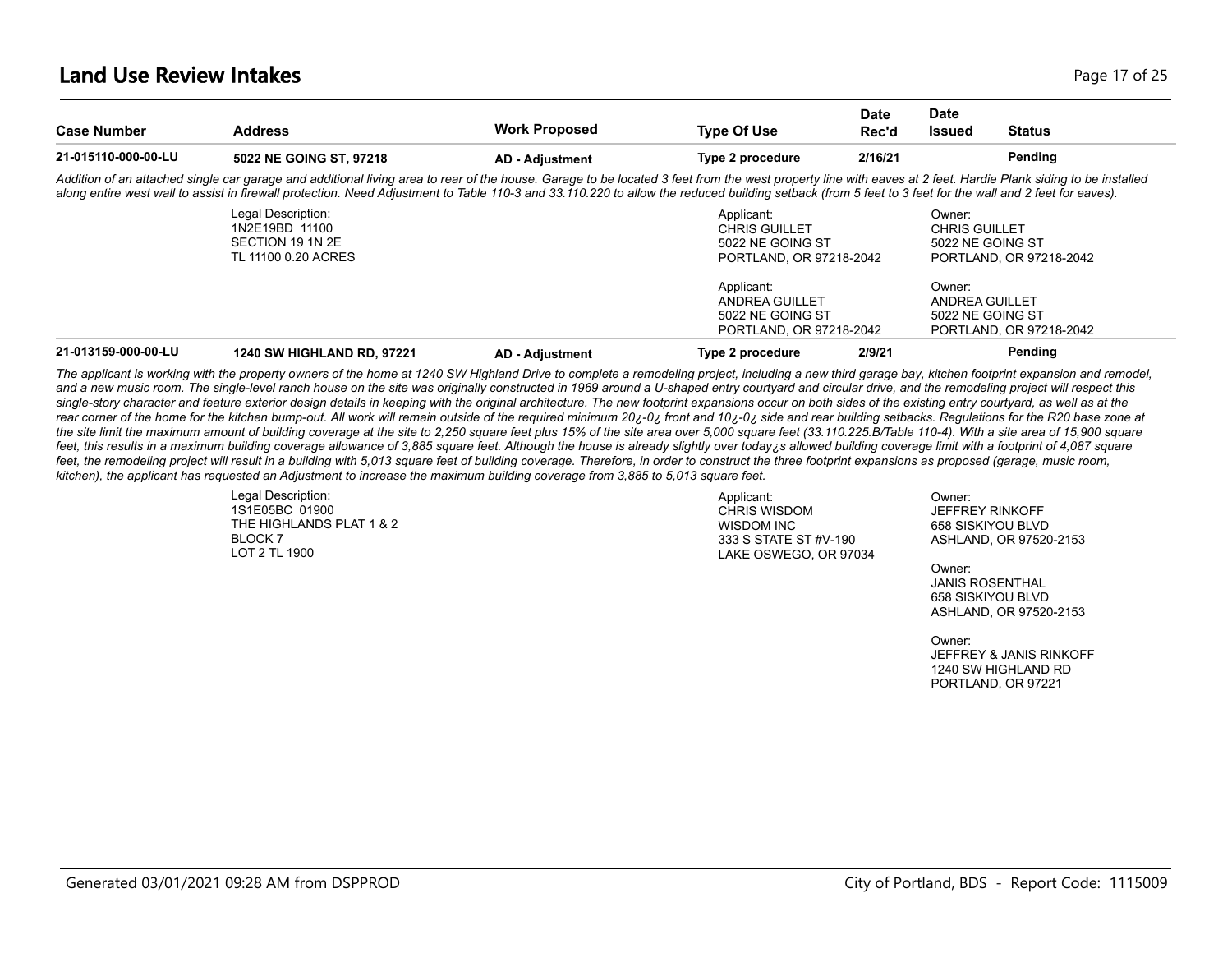#### **Land Use Review Intakes** Page 18 of 25

| <b>Case Number</b>  | <b>Address</b>                                                                                                                                                                                                                                                                                                                                                                                                                                                                                                                                                                                                                                                                                                                          | <b>Work Proposed</b>        | <b>Type Of Use</b>                                                                                  | Date<br>Rec'd | <b>Date</b><br><b>Issued</b>                                 | <b>Status</b>                                   |
|---------------------|-----------------------------------------------------------------------------------------------------------------------------------------------------------------------------------------------------------------------------------------------------------------------------------------------------------------------------------------------------------------------------------------------------------------------------------------------------------------------------------------------------------------------------------------------------------------------------------------------------------------------------------------------------------------------------------------------------------------------------------------|-----------------------------|-----------------------------------------------------------------------------------------------------|---------------|--------------------------------------------------------------|-------------------------------------------------|
| 21-012742-000-00-LU | SW 18TH DR, 97239                                                                                                                                                                                                                                                                                                                                                                                                                                                                                                                                                                                                                                                                                                                       | <b>AD - Adjustment</b>      | Type 2 procedure                                                                                    | 2/8/21        |                                                              | Pending                                         |
|                     | We request an adjustment of the side setback standard of 5 feet to 3 feet for the five lots listed above. The five subject lots are zoned R2.5d. The side setback standards are set at 5' for detached<br>homes at 0'/5' for attached homes. The attached site plan with proposed detached home footprints/designs shows the requested 3' side setbacks on the five lots.                                                                                                                                                                                                                                                                                                                                                               |                             |                                                                                                     |               |                                                              |                                                 |
|                     | Legal Description:<br>1S1E16CA 07602<br>LOT <sub>2</sub><br>INC UND INT TRACT A                                                                                                                                                                                                                                                                                                                                                                                                                                                                                                                                                                                                                                                         |                             | Applicant:<br><b>LANCE JOHNSON</b><br>7322 SW 25TH AVE<br>PORTLAND, OR 97219-2528                   |               | Owner:<br><b>JULIA MARKLEY</b><br>7322 SW 25TH AVE<br>Owner: | PORTLAND, OR 97219-2528                         |
|                     |                                                                                                                                                                                                                                                                                                                                                                                                                                                                                                                                                                                                                                                                                                                                         |                             |                                                                                                     |               | <b>LANCE JOHNSON</b><br>7322 SW 25TH AVE                     | PORTLAND, OR 97219-2528                         |
| 21-018111-000-00-LU | 6253 SW HAMILTON WAY, 97221                                                                                                                                                                                                                                                                                                                                                                                                                                                                                                                                                                                                                                                                                                             | <b>AD - Adjustment</b>      | Type 2 procedure                                                                                    | 2/24/21       |                                                              | Pending                                         |
|                     | The proposal requests a Type II Adjustment for the following: Increase the allowable Lot Coverage from the allowable 3,548.85 SF to 4,175. The Lot Coverage maximum easily supports the<br>applicant is intention to build a ~3,025 square foot 4 bed/3.5 bath, with office, kitchen, den, dining room, living room home and an attached a 600 square foot two-car garage if we build a two-story<br>home. But the applicant believes that we can build a considerably more livable home that invites more natural light, improves livability an access to the outdoors, minimizing the overall mass from<br>every vantage point and provides optimal privacy and sense of space to neighbors by designing a single-story home instead. |                             |                                                                                                     |               |                                                              |                                                 |
|                     | Legal Description:<br>1S1E18BB 03100<br><b>RALEIGH HILLS</b><br><b>BLOCK1</b><br>LOT 13&14 TL 3100                                                                                                                                                                                                                                                                                                                                                                                                                                                                                                                                                                                                                                      |                             | Applicant:<br><b>RICH HANNAH</b><br><b>HAMILTON WAY LLC</b><br>10560 NW LEE ST<br>PORTLAND OR 97229 |               | Owner:<br><b>GERALD HOLGUIN</b>                              | 6253 SW HAMILTON WAY<br>PORTLAND, OR 97221      |
|                     |                                                                                                                                                                                                                                                                                                                                                                                                                                                                                                                                                                                                                                                                                                                                         |                             |                                                                                                     |               | Owner:<br>CAROL HOLGUIN                                      | 6253 SW HAMILTON WAY                            |
|                     |                                                                                                                                                                                                                                                                                                                                                                                                                                                                                                                                                                                                                                                                                                                                         |                             |                                                                                                     |               |                                                              | PORTLAND, OR 97221                              |
|                     | Total # of LU AD - Adjustment permit intakes: 9                                                                                                                                                                                                                                                                                                                                                                                                                                                                                                                                                                                                                                                                                         |                             |                                                                                                     |               |                                                              |                                                 |
|                     | 8309 N HURST AVE, 97203                                                                                                                                                                                                                                                                                                                                                                                                                                                                                                                                                                                                                                                                                                                 | <b>CU - Conditional Use</b> | Type 2 procedure                                                                                    | 2/22/21       |                                                              | Pending                                         |
| 21-016680-000-00-LU | Type-B ASTR for the immediate use of three bedrooms, and future use of four bedrooms, to be rented on a short term basis.                                                                                                                                                                                                                                                                                                                                                                                                                                                                                                                                                                                                               |                             |                                                                                                     |               |                                                              |                                                 |
|                     | Legal Description:<br>1N1E08DB 02500<br>UNIVERSITY PK<br>BLOCK 138<br>LOT 10&11                                                                                                                                                                                                                                                                                                                                                                                                                                                                                                                                                                                                                                                         |                             | Applicant:<br>ALEXANDER TRETHEWY<br>7138 N KNOWLES AVE<br>PORTLAND, OR 97217                        |               | Owner:<br>8309 N HURST AVE                                   | <b>RENEE G E TRETHEWY</b><br>PORTLAND, OR 97203 |

#### Generated 03/01/2021 09:28 AM from DSPPROD City of Portland, BDS - Report Code: 1115009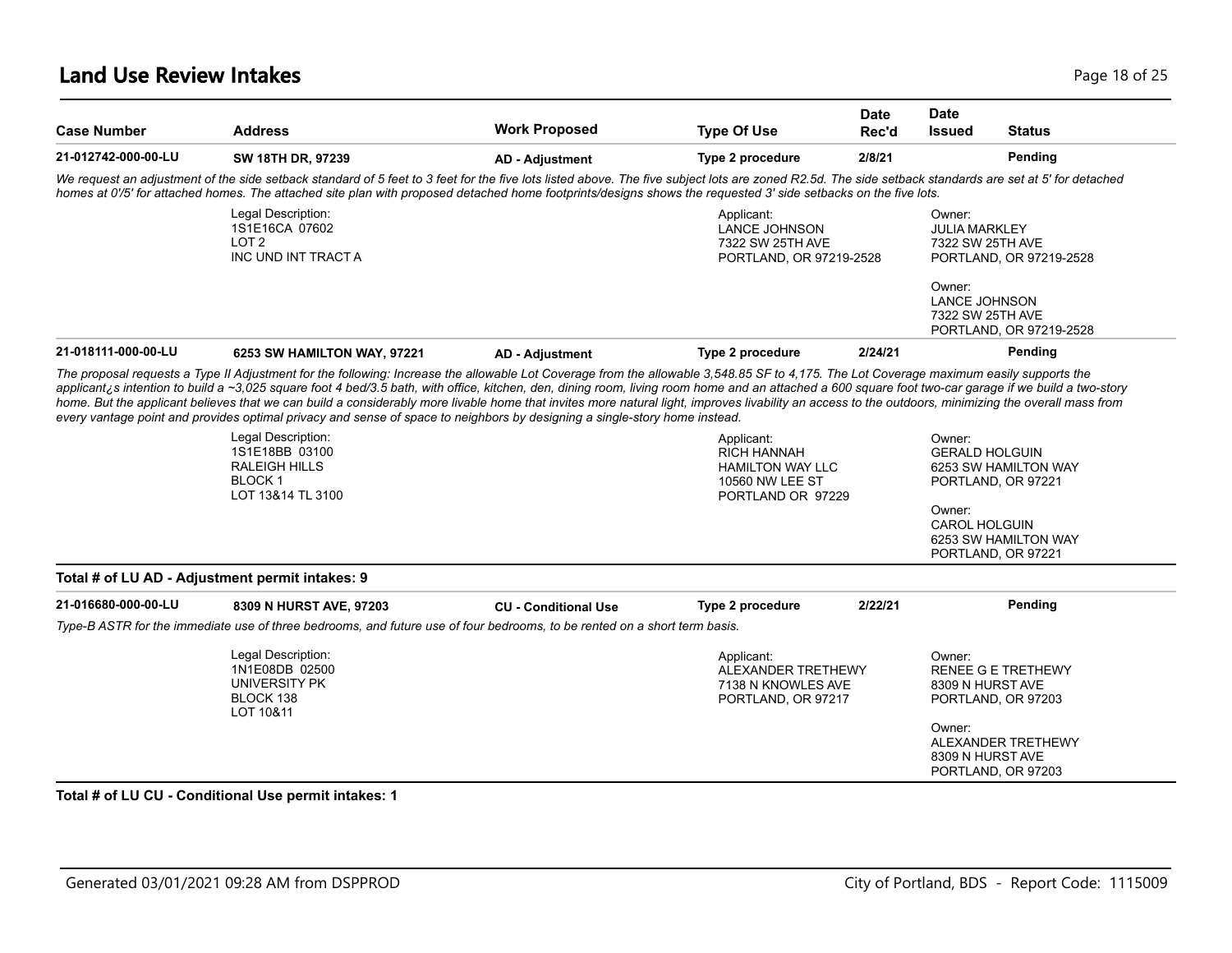| <b>Case Number</b>  | <b>Address</b>                                                                                                                                                                                                                                                                                                                                                                                                                                                                                                                                                 | <b>Work Proposed</b> | <b>Type Of Use</b>                                                                                                                                     | <b>Date</b><br>Rec'd | <b>Date</b><br><b>Issued</b>                                                     | <b>Status</b>                                              |
|---------------------|----------------------------------------------------------------------------------------------------------------------------------------------------------------------------------------------------------------------------------------------------------------------------------------------------------------------------------------------------------------------------------------------------------------------------------------------------------------------------------------------------------------------------------------------------------------|----------------------|--------------------------------------------------------------------------------------------------------------------------------------------------------|----------------------|----------------------------------------------------------------------------------|------------------------------------------------------------|
| 21-018467-000-00-LU | 1875 SE BELMONT ST, 97214                                                                                                                                                                                                                                                                                                                                                                                                                                                                                                                                      | DZ - Design Review   | Type 1 procedure new                                                                                                                                   | 2/25/21              |                                                                                  | Pending                                                    |
|                     | Replace (3) antennas, replace (5) radios, remove (1) COVP, install (1) radio, install (2) pendants, install (2) HCS 2.0 and install all new antenna mounts.                                                                                                                                                                                                                                                                                                                                                                                                    |                      |                                                                                                                                                        |                      |                                                                                  |                                                            |
|                     | Legal Description:<br>1S1E02AB 13300<br>SECTION 02 1S 1E<br>TL 13300 0.28 ACRES                                                                                                                                                                                                                                                                                                                                                                                                                                                                                |                      | Applicant:<br><b>CHELSI MONIHAN</b><br>TECHNOLOGY ASSOCIATES EC<br><b>INC</b><br>3 MONROE PARKWAY SUITE P<br>313<br>LAKE OSWEGO OR 97035<br><b>USA</b> |                      | Owner:<br><b>NEMO &amp; SONS LLC</b><br>1875 SE BELMONT ST<br>PORTLAND, OR 97214 |                                                            |
| 21-010577-000-00-LU | 1218 SW WASHINGTON ST, 97205                                                                                                                                                                                                                                                                                                                                                                                                                                                                                                                                   | DZ - Design Review   | Type 2 procedure                                                                                                                                       | 2/2/21               |                                                                                  | Incomplete                                                 |
|                     | Rosenbaum Plaza is five-story building located in the Central City Plan District in Downtown Portland and has 76 studio and studio-plus homes. The base zoning is CX with a Design overlay. The<br>proposed renovation scope includes the replacement of the existing ground floor exterior storefront windows and doors facing SW Washington Street and SW 12th Avenue. The existing storefront<br>glazing is a mix of styles, none original to the building; new storefront glazing will have a consistent profile and shall comply with all relevant codes. |                      |                                                                                                                                                        |                      |                                                                                  |                                                            |
|                     | Legal Description:<br>1N1E33DD 02900<br><b>PORTLAND</b><br>BLOCK S 1/2 I<br><b>LOT 1&amp;2</b>                                                                                                                                                                                                                                                                                                                                                                                                                                                                 |                      | Applicant:<br>PATRICK RHEA<br><b>HOME FORWARD</b><br>135 SW ASH ST<br>PORTLAND OR 97204<br><b>USA</b>                                                  |                      | Owner:<br><b>TENANTS)</b><br>135 SW ASH ST<br>PORTLAND, OR 97204                 | HOME FORWARD(LEASED MULTIPLE                               |
| 21-015772-000-00-LU | 1721 SW BROADWAY, 97201                                                                                                                                                                                                                                                                                                                                                                                                                                                                                                                                        | DZ - Design Review   | Type 2 procedure                                                                                                                                       | 2/18/21              |                                                                                  | Pending                                                    |
|                     | Removing a half height wall to provide better line of sight to a stair alcove to improve security of the space. A new guardrail and hand rail will be installed to maintain safe use of the stair.                                                                                                                                                                                                                                                                                                                                                             |                      |                                                                                                                                                        |                      |                                                                                  |                                                            |
|                     | Legal Description:<br>1S1E04AD 08500<br><b>PORTLAND</b><br>BLOCK 201<br><b>LOT 1-8</b>                                                                                                                                                                                                                                                                                                                                                                                                                                                                         |                      | Applicant:<br><b>ANTHONY BOHAN</b><br>PORTLAND STATE UNIVERSITY<br>617 SW MONTGOMERY ST #302<br>PORTLAND OR 97201                                      |                      | Owner:<br>EDUCATION)<br><b>PO BOX 751</b>                                        | OREGON STATE OF(BOARD OF HIGHER<br>PORTLAND, OR 97207-0751 |
| 21-010600-000-00-LU | 602 SE 11TH AVE, 97214                                                                                                                                                                                                                                                                                                                                                                                                                                                                                                                                         | DZ - Design Review   | Type 2 procedure                                                                                                                                       | 2/2/21               |                                                                                  | Pending                                                    |
|                     | The applicant requests Design Review approval to install new mechanical equipment on the rooftop of an existing building in the Central Eastside Subdistrict of the Central City Plan District, including<br>one new rooftop qaspack unit (RTU) on a new curb, three new outside air dampers, five new air conditioning condenser units, and three new exhaust fans. Design Review approval is required for<br>non-exempt exterior alterations in the Design Overlay zone of the Central City Plan District.                                                   |                      |                                                                                                                                                        |                      |                                                                                  |                                                            |
|                     | Legal Description:<br>1S1E02BA 07200<br><b>EAST PORTLAND</b><br>BLOCK 243<br>LOT 1-3                                                                                                                                                                                                                                                                                                                                                                                                                                                                           |                      | Applicant:<br><b>JEFF SANCHEZ</b><br>OREGON HEATING & AC<br>6950 SW 111TH AVE<br>BEAVERTON OR 97008                                                    |                      | Owner:<br>602 SE 11TH LLC                                                        | 819 SE MORRISON ST #110<br>PORTLAND, OR 97214-6308         |
|                     | Total # of LU DZ - Design Review permit intakes: 4                                                                                                                                                                                                                                                                                                                                                                                                                                                                                                             |                      |                                                                                                                                                        |                      |                                                                                  |                                                            |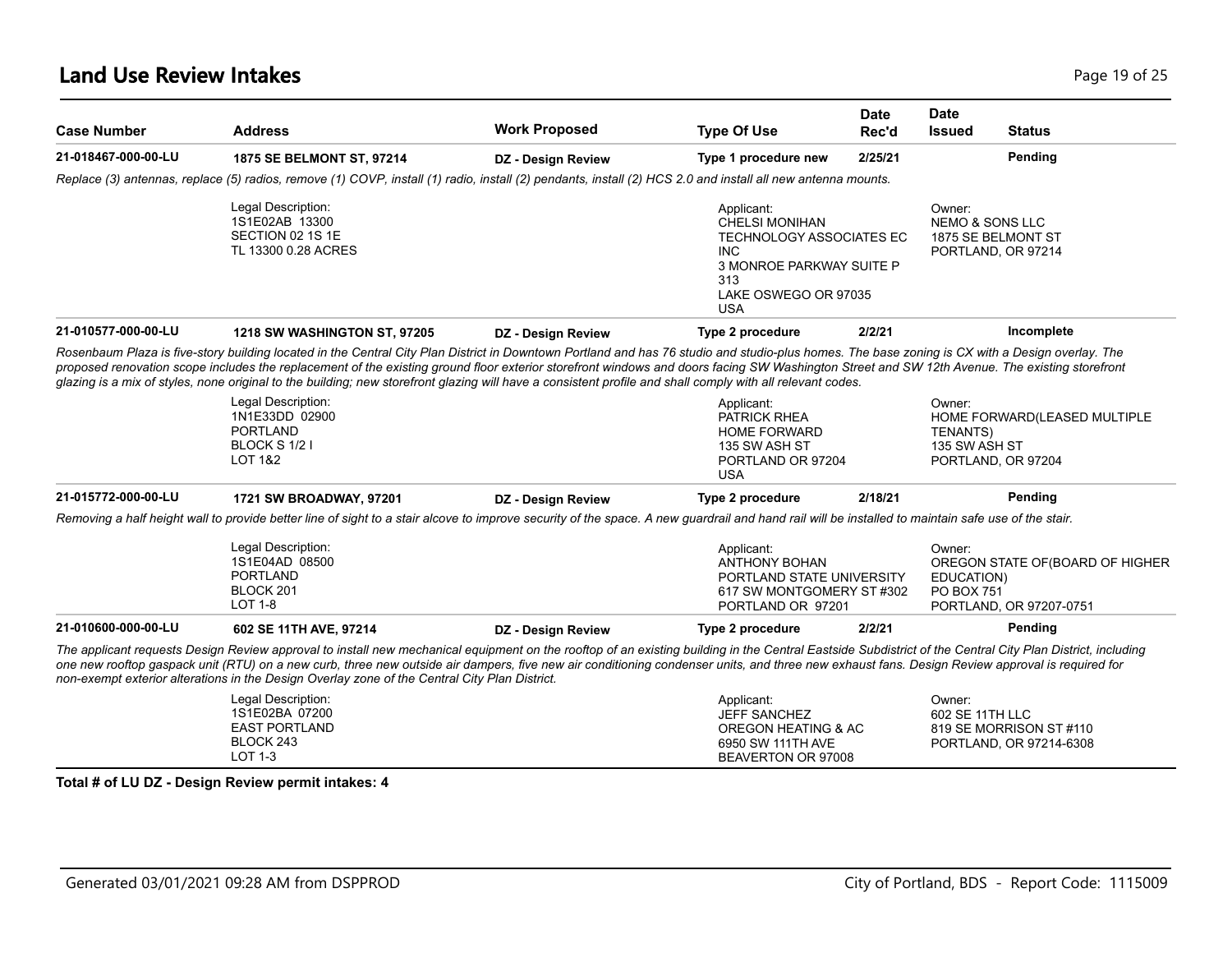#### **Land Use Review Intakes** Page 20 of 25

| <b>Case Number</b>                | <b>Address</b>                                                                                                                                                                                                                                                                                                                                                                                                                                                   | <b>Work Proposed</b>                           | <b>Type Of Use</b>                                                                                                                                                                                   | <b>Date</b><br>Rec'd | <b>Date</b><br><b>Issued</b> | <b>Status</b>                                                               |
|-----------------------------------|------------------------------------------------------------------------------------------------------------------------------------------------------------------------------------------------------------------------------------------------------------------------------------------------------------------------------------------------------------------------------------------------------------------------------------------------------------------|------------------------------------------------|------------------------------------------------------------------------------------------------------------------------------------------------------------------------------------------------------|----------------------|------------------------------|-----------------------------------------------------------------------------|
| 21-011934-000-00-LU               | 322 SW 11TH AVE, 97205                                                                                                                                                                                                                                                                                                                                                                                                                                           | DZM - Design Review w/<br><b>Modifications</b> | Type 2 procedure                                                                                                                                                                                     | 2/5/21               |                              | Pending                                                                     |
| <b>ROW IMPROVEMENTS PER PBOT.</b> | REMODEL AND SEISMIC REHABILITATION OF AN EXISTING, 4-STORY URM BUILDING. PROGRAM TO BE 66 SINGLE ROOM OCCUPANCY (SRO) UNITS OF PERMANENT SUPPORTIVE<br>HOUSING (PSH). BASEMENT TO INCLUDE BICYCLE STORAGE AND UTILITY SPACES. GROUND FLOOR TO INCLUDE RESIDENTIAL AMENTIY SPACES, UTILITY SPACES, AND OFFICES<br>FOCUSED ON TENANT SERVICES. RESIDENTIAL FLOORS TO INCLUDE SHARED BATHROOM FACILITIES. ROOF TO INCLUDE OUTDOOR TERRACE. SITE IMPROVMENTS INCLUDE |                                                |                                                                                                                                                                                                      |                      |                              |                                                                             |
|                                   | Legal Description:<br>1N1E34CC 02300<br><b>PORTLAND</b><br>BLOCK 87<br><b>TL 2300</b>                                                                                                                                                                                                                                                                                                                                                                            |                                                | Applicant:<br><b>MARTIN SEGURA</b><br>CARLETON HART ARCHITECTURE 421 SW 6TH AVE #500<br><b>PC</b><br>830 SW 10TH AVE #200<br>PORTLAND OR 97205                                                       |                      | Owner:                       | CITY OF PORTLAND<br>PORTLAND, OR 97204                                      |
| 21-012886-000-00-LU               | 7140 S MACADAM AVE, 97219                                                                                                                                                                                                                                                                                                                                                                                                                                        | DZM - Design Review w/<br><b>Modifications</b> | Type 3 procedure                                                                                                                                                                                     | 2/9/21               |                              | Pending                                                                     |
|                                   | Type III Design Review with a modification and Greenway Review for site improvements to meet an existing non-conforming Option 2 agreement with the City of Portland. Type III Design Review is<br>required to remove an existing condition of approval from DZ 15-87, and a modification to perimeter landscaping requirements. Please see project narrative for additional information.                                                                        |                                                |                                                                                                                                                                                                      |                      |                              |                                                                             |
|                                   | Legal Description:<br>1S1E22AC 00200<br>SECTION 22 1S 1E<br>TL 200 1.24 ACRES                                                                                                                                                                                                                                                                                                                                                                                    |                                                | Applicant:<br><b>KYLE DAVIS</b><br>OREGON PUBLIC<br><b>BROADCASTING FOUNDATION</b><br>7140 SOUTH MACADAM AVE<br>PORTLAND, OR 97219                                                                   |                      | Owner:<br><b>FOUNDATION</b>  | OREGON PUBLIC BROADCASTING<br>7140 S MACADAM AVE<br>PORTLAND, OR 97219-3013 |
|                                   | Total # of LU DZM - Design Review w/ Modifications permit intakes: 2                                                                                                                                                                                                                                                                                                                                                                                             |                                                |                                                                                                                                                                                                      |                      |                              |                                                                             |
| 21-018997-000-00-LU               | 5151 NW CORNELL RD, 97210                                                                                                                                                                                                                                                                                                                                                                                                                                        | <b>EN</b> - Environmental Review               | Type 1x procedure                                                                                                                                                                                    | 2/26/21              |                              | Pending                                                                     |
| 21-000313.                        | Portland Audubon Society proposes interpretive facility improvements associated with their existing Wildlife Care Center. The open enclosures occupy 710 sq. ft. The proposal was reviewed under EA                                                                                                                                                                                                                                                              |                                                |                                                                                                                                                                                                      |                      |                              |                                                                             |
|                                   | Legal Description:<br>1N1E31AC 00600<br>SECTION 31 1N 1E<br>TL 600 0.36 ACRES                                                                                                                                                                                                                                                                                                                                                                                    |                                                | Applicant:<br><b>NICK HARDIGG</b><br>AUDUBON SOCIETY OF<br><b>PORTLAND</b><br>5151 NW CORNELL RD<br>PORTLAND OR 97210<br>Applicant:<br>TUMURKHUU DAVAAKHUU<br>PORTLAND AUDOBON<br>5151 NW CORNELL RD |                      | Owner:<br><b>OREGON</b>      | AUDUBON SOCIETY OF PORTLAND<br>5151 NW CORNELL RD<br>PORTLAND, OR 97210     |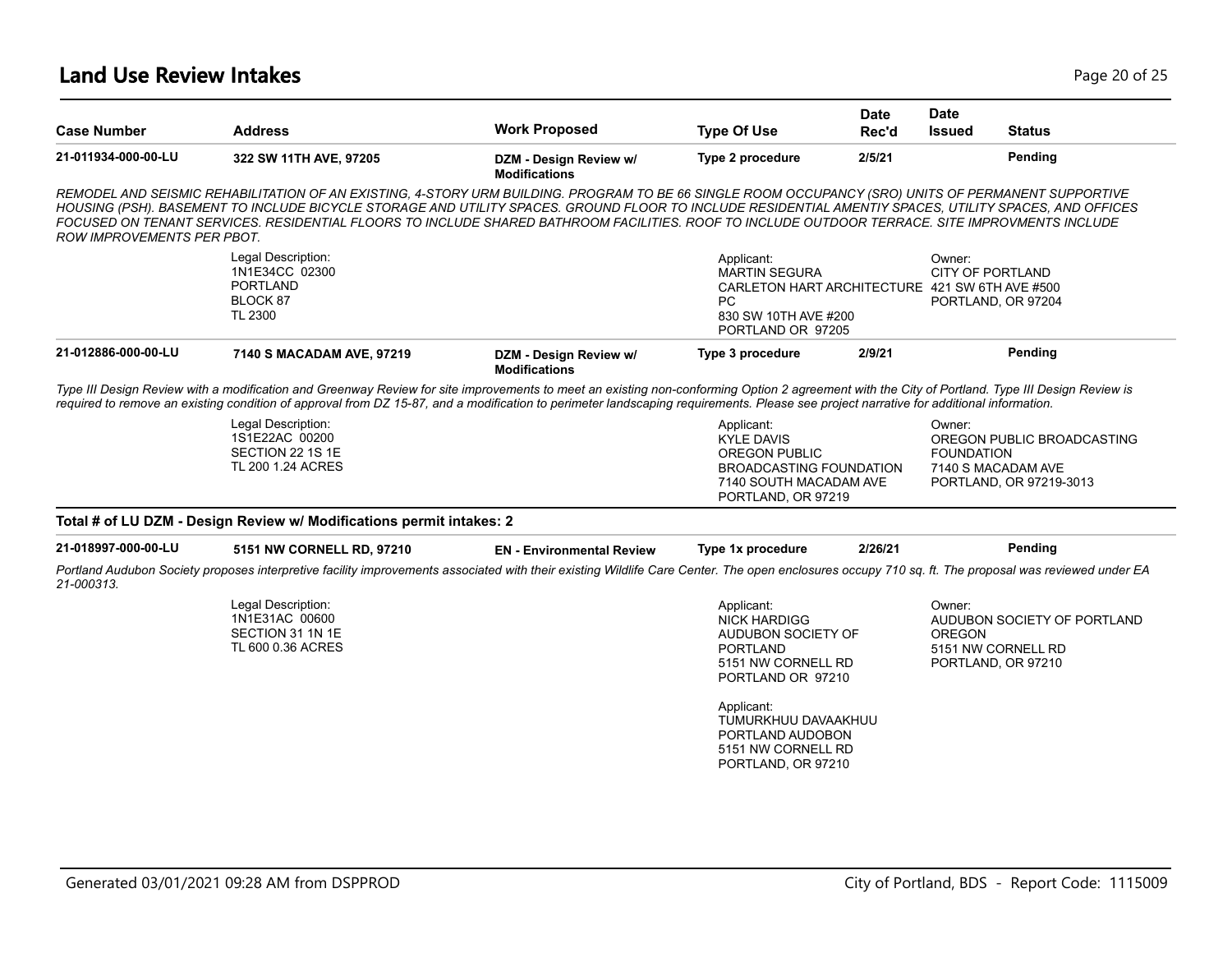#### **Land Use Review Intakes** Page 21 of 25

| <b>Case Number</b>  | <b>Address</b>                                                                                                                                                                                                                                                                                                                                                                                                                                                                                                                                                                                                                                                                                          | <b>Work Proposed</b>                | <b>Type Of Use</b>                                                                                                                                                                                                                                                              | <b>Date</b><br>Rec'd | <b>Date</b><br><b>Issued</b>              | <b>Status</b>                                                                                                                  |
|---------------------|---------------------------------------------------------------------------------------------------------------------------------------------------------------------------------------------------------------------------------------------------------------------------------------------------------------------------------------------------------------------------------------------------------------------------------------------------------------------------------------------------------------------------------------------------------------------------------------------------------------------------------------------------------------------------------------------------------|-------------------------------------|---------------------------------------------------------------------------------------------------------------------------------------------------------------------------------------------------------------------------------------------------------------------------------|----------------------|-------------------------------------------|--------------------------------------------------------------------------------------------------------------------------------|
| 21-015135-000-00-LU | SW MONTGOMERY DR, 97201                                                                                                                                                                                                                                                                                                                                                                                                                                                                                                                                                                                                                                                                                 | <b>EN</b> - Environmental Review    | Type 2 procedure                                                                                                                                                                                                                                                                | 2/16/21              |                                           | <b>Unnecessary Review</b>                                                                                                      |
| Drive               | Environmental review for the sanitary and storm sewer connections for the new house through the resource overlay on the site. Storm planter with outfall piped to the combo sewer in SW Montgomery                                                                                                                                                                                                                                                                                                                                                                                                                                                                                                      |                                     |                                                                                                                                                                                                                                                                                 |                      |                                           |                                                                                                                                |
|                     | Legal Description:<br>1S1E04BD 04400<br>CARTERS ADD TO P<br>BLOCK 38<br>LOT 1&7&8 TL 4400                                                                                                                                                                                                                                                                                                                                                                                                                                                                                                                                                                                                               |                                     | Applicant:<br><b>KENTON REICHEN</b><br><b>206 HENDRICKS BLVD</b><br>AMHERST, NY 14226                                                                                                                                                                                           |                      | Owner:<br>Owner:<br><b>KENTON REICHEN</b> | <b>MACKENZIE MICHALSKI</b><br><b>206 HENDRICKS BLVD</b><br>AMHERST, NY 14226<br><b>206 HENDRICKS BLVD</b><br>AMHERST, NY 14226 |
|                     | Total # of LU EN - Environmental Review permit intakes: 2                                                                                                                                                                                                                                                                                                                                                                                                                                                                                                                                                                                                                                               |                                     |                                                                                                                                                                                                                                                                                 |                      |                                           |                                                                                                                                |
| 21-010359-000-00-LU | 15007 SE FOSTER RD, 97236                                                                                                                                                                                                                                                                                                                                                                                                                                                                                                                                                                                                                                                                               | <b>EV</b> - Environmental Violation | Type 2 procedure                                                                                                                                                                                                                                                                | 2/2/21               |                                           | Incomplete                                                                                                                     |
|                     | This application is to request the approval of a Type II Environmental Violation Review for the removal of gravel and mitigation for trees removed from Bureau of Environmental Services (BES)<br>property. This is in response to two violations of Portland Zoning Code on BES owned property.                                                                                                                                                                                                                                                                                                                                                                                                        |                                     |                                                                                                                                                                                                                                                                                 |                      |                                           |                                                                                                                                |
|                     | Legal Description:<br>1S2E13CD 00400<br><b>JOHNSON CREEK PK</b><br>LOT 2 TL 400                                                                                                                                                                                                                                                                                                                                                                                                                                                                                                                                                                                                                         |                                     | Applicant:<br><b>MARC PETERS</b><br><b>BUREAU OF ENVIRONMENTAL</b><br><b>SERVICES</b><br>1120 SW 5TH AVE., RM 613<br>PORTLAND OR 97204<br>Applicant:<br><b>KEVIN BONE</b><br><b>BUREAU OF ENVIRONMENTAL</b><br><b>SERVICES</b><br>1120 SW 5TH AVE STE 613<br>PORTLAND, OR 97204 |                      | Owner:                                    | PORTLAND CITY OF<br>1120 SW 5TH AVE #1000<br>PORTLAND, OR 97204-1912                                                           |
|                     | Total # of LU EV - Environmental Violation permit intakes: 1                                                                                                                                                                                                                                                                                                                                                                                                                                                                                                                                                                                                                                            |                                     |                                                                                                                                                                                                                                                                                 |                      |                                           |                                                                                                                                |
| 21-014816-000-00-LU | 5828 N VAN HOUTEN PL, 97203                                                                                                                                                                                                                                                                                                                                                                                                                                                                                                                                                                                                                                                                             | <b>GW</b> - Greenway                | Type 2 procedure                                                                                                                                                                                                                                                                | 2/12/21              |                                           | Pending                                                                                                                        |
|                     | The University is requesting greenway review approval for construction of a dock for its rowing team and habitat restoration work that includes riparian plantings and removal of an existing dock, in-<br>water pilings, and other rubble on the shoreline. The proposed scope of work is intended to replace the dock and habitat restoration project previously approved through LU 18-132118 GW. The<br>proposed project is described in detail in the attached greenway review narrative. The only impervious surface included in the project is a concrete abutment for the dock that is 286 sq. ft. Because it<br>is less than 500 sq. ft. it is exempt from stormwater management requirements. |                                     |                                                                                                                                                                                                                                                                                 |                      |                                           |                                                                                                                                |
|                     | Legal Description:<br>1N1E18 00100<br>SECTION 18 1N 1E<br>TL 100 33.59 AC                                                                                                                                                                                                                                                                                                                                                                                                                                                                                                                                                                                                                               |                                     | Applicant:<br><b>DAVID HOBBS</b><br>UNIVERSITY OF PORTLAND<br>5000 N WILLAMETTE BLVD<br>PORTLAND, OR 97203                                                                                                                                                                      |                      | Owner:                                    | UNIVERSITY OF PORTLAND<br>5000 N WILLAMETTE BLVD<br>PORTLAND, OR 97203-5743                                                    |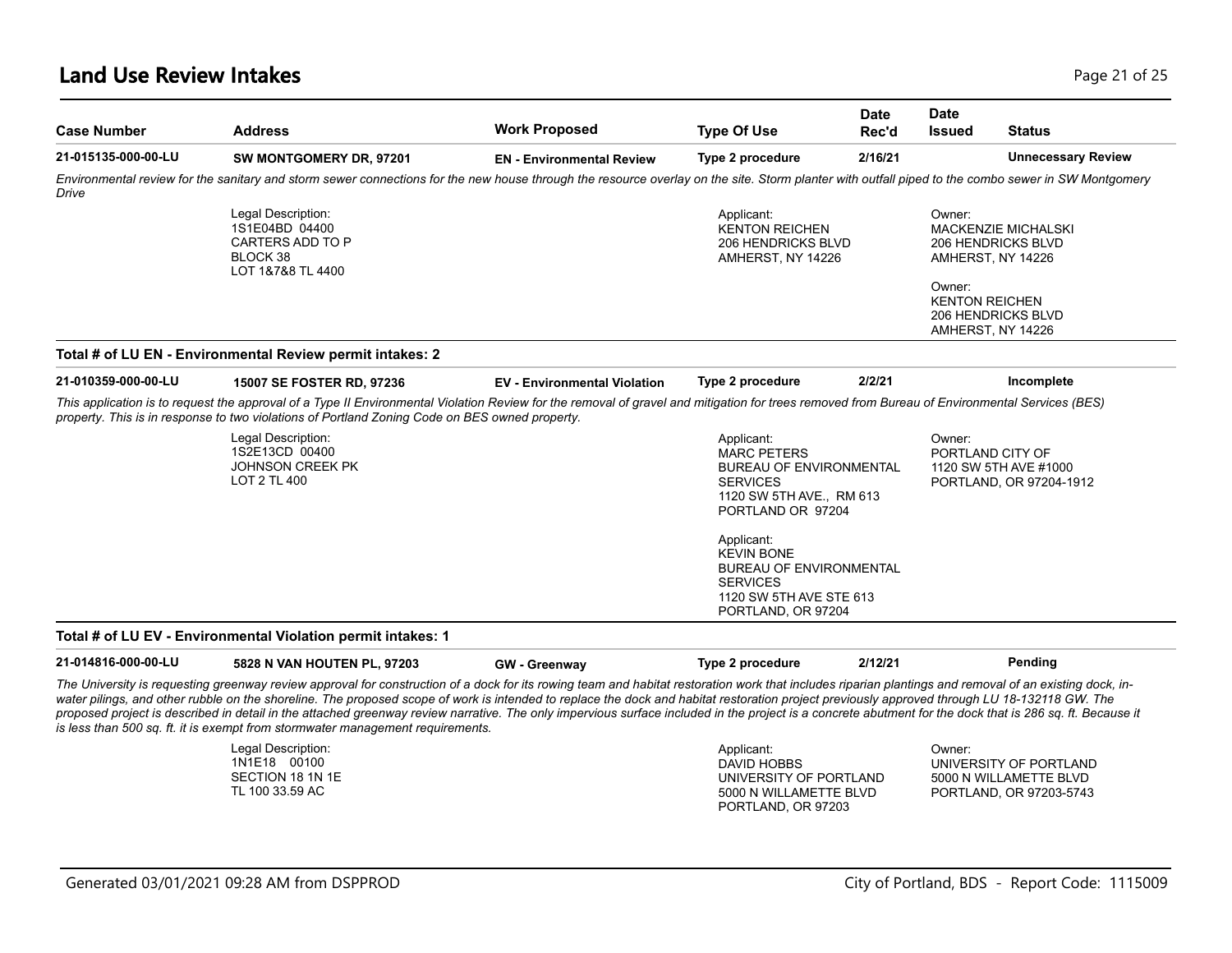| <b>Case Number</b>                                   | <b>Address</b>                                                                                                                                                                                                                                                                                                                                                                                                                                                                                                                                                                                                                                                                                                                                                | <b>Work Proposed</b>                 | <b>Type Of Use</b>                                                                                                                                       | <b>Date</b><br>Rec'd | <b>Date</b><br><b>Issued</b>                                               | <b>Status</b>                                                             |
|------------------------------------------------------|---------------------------------------------------------------------------------------------------------------------------------------------------------------------------------------------------------------------------------------------------------------------------------------------------------------------------------------------------------------------------------------------------------------------------------------------------------------------------------------------------------------------------------------------------------------------------------------------------------------------------------------------------------------------------------------------------------------------------------------------------------------|--------------------------------------|----------------------------------------------------------------------------------------------------------------------------------------------------------|----------------------|----------------------------------------------------------------------------|---------------------------------------------------------------------------|
| 21-018117-000-00-LU                                  | 7805 SE OAKS PARK WAY, 97202                                                                                                                                                                                                                                                                                                                                                                                                                                                                                                                                                                                                                                                                                                                                  | <b>GW</b> - Greenway                 | Type 2 procedure                                                                                                                                         | 2/24/21              |                                                                            | Pending                                                                   |
|                                                      | This project will reconfigure an existing dock and access system used by multiple rowing organizations at Oaks Park. Oaks Park Community Boathouse is a non-profit group serving multiple different<br>rowing and paddling based organizations and their users. The existing dock has been in continual use since 1988 and has several design issues requiring reconfiguration to provide safer and better<br>access for the members. The project will include a low freeboard floating dock, piling, minor grading to establish bench allowing the dock to slope uniformly to the water, and a concrete ramp below<br>the dock. Minor gravel and A/C path changes above top of bank are proposed to accommodate the minor realignment from the existing top. |                                      |                                                                                                                                                          |                      |                                                                            |                                                                           |
|                                                      | Legal Description:<br>1S1E22 00100<br>SECTION 22 1S 1E<br>TL 100 44.02 ACRES                                                                                                                                                                                                                                                                                                                                                                                                                                                                                                                                                                                                                                                                                  |                                      | Applicant:<br><b>SAM TAYLOR</b><br><b>OAKS PARK COMMUNITY</b><br><b>BOATHOUSE</b><br>5331 SW MACADAM AVE., STE 258<br>-544<br>PORTLAND, OR 97239         |                      | Owner:                                                                     | OAKS PARK ASSOCIATION<br>7805 SE OAKS PARK WAY<br>PORTLAND, OR 97202-5941 |
| Total # of LU GW - Greenway permit intakes: 2        |                                                                                                                                                                                                                                                                                                                                                                                                                                                                                                                                                                                                                                                                                                                                                               |                                      |                                                                                                                                                          |                      |                                                                            |                                                                           |
| 21-015015-000-00-LU                                  | NE M L KING BLVD, 97212                                                                                                                                                                                                                                                                                                                                                                                                                                                                                                                                                                                                                                                                                                                                       | <b>HR</b> - Historic Resource Review | Type 1x procedure                                                                                                                                        | 2/12/21              |                                                                            | Pending                                                                   |
|                                                      | Addition of storm shutters to ground level of new building under construction (see LU 19-122243 HR AD). Revision to exterior benches.                                                                                                                                                                                                                                                                                                                                                                                                                                                                                                                                                                                                                         |                                      |                                                                                                                                                          |                      |                                                                            |                                                                           |
|                                                      | Legal Description:<br>1N1E26CB 18500<br><b>ALBINA</b><br>BLOCK <sub>3</sub><br>LOT 2 EXC PT IN ST                                                                                                                                                                                                                                                                                                                                                                                                                                                                                                                                                                                                                                                             |                                      | Applicant:<br><b>CAROLINE HATHER</b><br>ANKROM MOISAN ARCHITECTS<br>38 NW DAVIS ST #300<br>PORTLAND OR 97209                                             |                      | Owner:<br>CNS PROPERTIES LLC<br>PO BOX 5118                                | PORTLAND, OR 97208-5118                                                   |
| 21-012289-000-00-LU                                  | 2200 NE 24TH AVE, 97212                                                                                                                                                                                                                                                                                                                                                                                                                                                                                                                                                                                                                                                                                                                                       | <b>HR</b> - Historic Resource Review | Type 2 procedure                                                                                                                                         | 2/8/21               |                                                                            | Incomplete                                                                |
|                                                      | Site is home to the Metropolitan Family Services (MFS) Project Linkage office, a private, non-profit human services transportation provider. MFS has partnered with Ride Connection on a PGE Drive<br>Change Fund grant-funded project for purchase of electric vehicles and installation of EV charging stations. One EV charging station will be installed at the NW corner of the primary structure on the<br>property, and will be detached from the structure as a stand-alone pedestal. Contributing Resource                                                                                                                                                                                                                                           |                                      |                                                                                                                                                          |                      |                                                                            |                                                                           |
|                                                      | Legal Description:<br>1N1E25CB 19700<br><b>EAST IRVINGTON</b><br><b>BLOCK1</b><br>LOT 14&15                                                                                                                                                                                                                                                                                                                                                                                                                                                                                                                                                                                                                                                                   |                                      | Applicant:<br><b>JOHN WHITMAN</b><br><b>RIDE CONNECTION</b><br>9955 NE GLISAN ST<br>PORTLAND OR 97220<br><b>USA</b>                                      |                      | Owner:<br>230 NE 2ND AVE #2<br>HILLSBORO, OR 97124                         | <b>METROPOLITAN FAMILY SERVICES</b>                                       |
| 21-017390-000-00-LU                                  | <b>NW COUCH ST, 97209</b>                                                                                                                                                                                                                                                                                                                                                                                                                                                                                                                                                                                                                                                                                                                                     | <b>HR</b> - Historic Resource Review | Type 2 procedure                                                                                                                                         | 2/24/21              |                                                                            | Pending                                                                   |
| Remove and replace windows with wood-framed windows. |                                                                                                                                                                                                                                                                                                                                                                                                                                                                                                                                                                                                                                                                                                                                                               |                                      |                                                                                                                                                          |                      |                                                                            |                                                                           |
|                                                      | Legal Description:<br>1N1E33DB 40000<br>MEDITERRANEAN ARMS CONDOMINIUMS<br><b>GENERAL COMMON ELEMENTS</b>                                                                                                                                                                                                                                                                                                                                                                                                                                                                                                                                                                                                                                                     |                                      | Applicant:<br><b>JERRY WYATT</b><br><b>FORENSIC BUILDING</b><br><b>CONSULTANTS</b><br>15 82ND DRIVE, SUITE 10<br><b>GLADSTONE OR 97027</b><br><b>USA</b> |                      | Owner:<br><b>ASSOCIATION</b><br>11014 NE SISKIYOU ST<br>PORTLAND, OR 97220 | <b>MEDITERRANEAN ARMS</b><br><b>CONDOMINIUMS OWNERS</b>                   |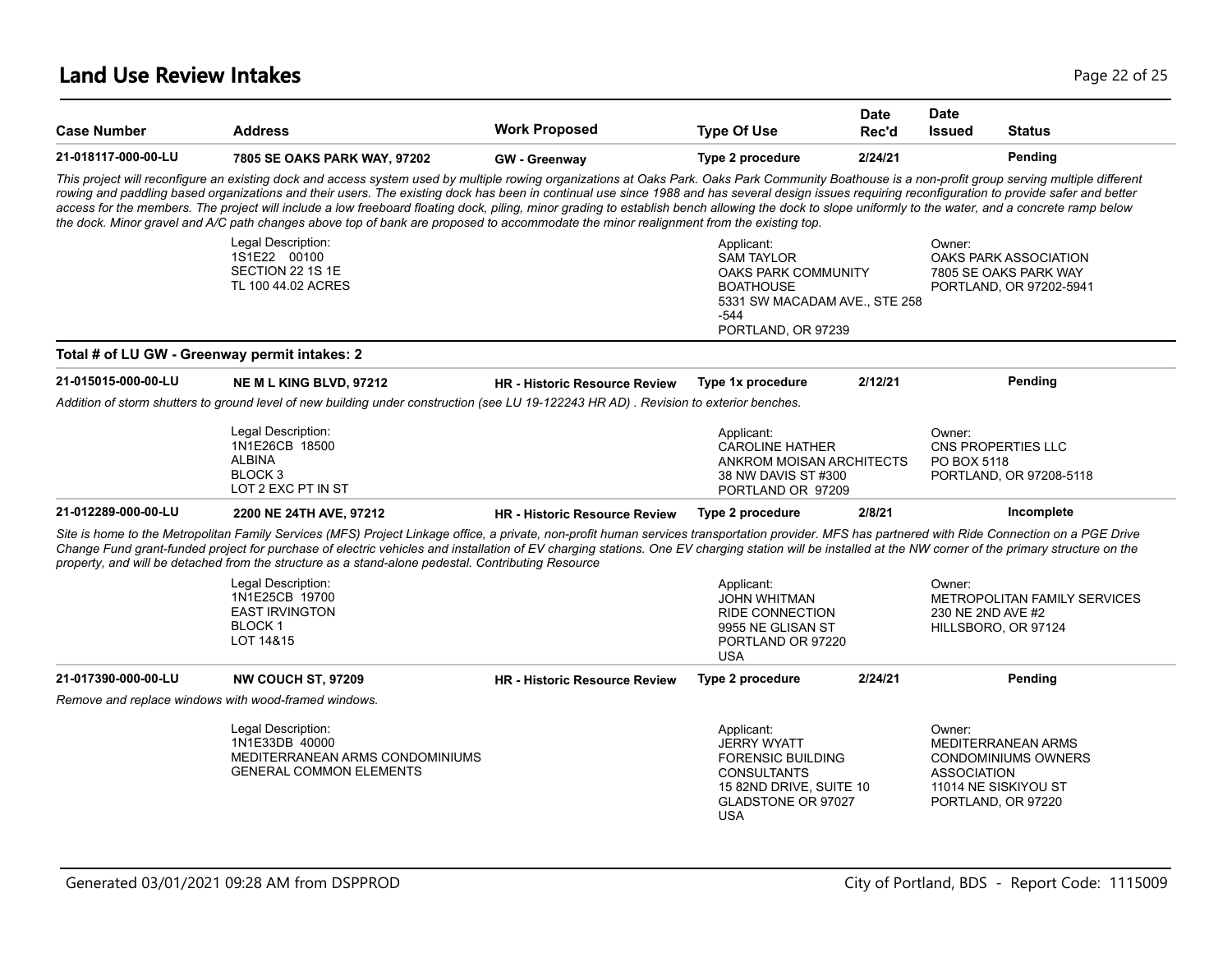#### **Land Use Review Intakes** Page 23 of 25

| <b>Case Number</b>                        | <b>Address</b>                                                                                                                                                                                                                                                                                                                                                                                                                                                                                                                                                                                                                    | <b>Work Proposed</b>                 | <b>Type Of Use</b>                                                                                                              | <b>Date</b><br>Rec'd | <b>Date</b><br>Issued           | <b>Status</b>                                       |
|-------------------------------------------|-----------------------------------------------------------------------------------------------------------------------------------------------------------------------------------------------------------------------------------------------------------------------------------------------------------------------------------------------------------------------------------------------------------------------------------------------------------------------------------------------------------------------------------------------------------------------------------------------------------------------------------|--------------------------------------|---------------------------------------------------------------------------------------------------------------------------------|----------------------|---------------------------------|-----------------------------------------------------|
| 21-012455-000-00-LU                       | 2511 NE 8TH AVE, 97212                                                                                                                                                                                                                                                                                                                                                                                                                                                                                                                                                                                                            | <b>HR - Historic Resource Review</b> | Type 2 procedure                                                                                                                | 2/5/21               |                                 | Incomplete                                          |
| basement level. Non-contributing resource | Add a gabled front porch to replace existing. Move doorway forward to create entry vestibule. Replicate architectural elements from existing for new: barge boards, brackets, front door with sidelights.<br>Add historically correct new element: square column (replaces current pipe column). Replace non-historic style kitchen window with historic compatible window. Add code compliant egress window to                                                                                                                                                                                                                   |                                      |                                                                                                                                 |                      |                                 |                                                     |
|                                           | Legal Description:<br>1N1E26CB 00600<br><b>IRVINGTON</b><br>BLOCK 117<br>LOT <sub>9</sub>                                                                                                                                                                                                                                                                                                                                                                                                                                                                                                                                         |                                      | Applicant:<br><b>RICK POTESTIO</b><br>POTESTIO STUDIO<br><b>ARCHITECTURE</b><br>2221 SW PARK PL. SUITE 502<br>PORTLAND OR 97205 |                      | Owner:<br><b>GREGORY MARTIN</b> | 724 N COLUMBIA BLVD #212<br>PORTLAND, OR 97217-1014 |
| 21-011841-000-00-LU                       | <b>1853 SE ELLIOTT AVE, 97214</b>                                                                                                                                                                                                                                                                                                                                                                                                                                                                                                                                                                                                 | <b>HR</b> - Historic Resource Review | Type 2 procedure                                                                                                                | 2/5/21               |                                 | Pending                                             |
|                                           | Renovations to existing garage with finished attic as follows: Dormer bathroom addition to the southwest side of the existing finished attic of the garage. The dormer addition is supported by columns<br>below, creating a small covered patio on the southwest yard side of the garage. At the alley side (northwest elevation), the existing garage door for two cars will be replaced with a smaller garage door<br>and a new access door and a small window. The single window at the finished attic will be replaced with a pair of windows to match existing. An additional skylight is proposed at the northeast side of |                                      |                                                                                                                                 |                      |                                 |                                                     |
|                                           | the roof (to match the existing two skylights at the northeast roof). Contributing Resource                                                                                                                                                                                                                                                                                                                                                                                                                                                                                                                                       |                                      |                                                                                                                                 |                      |                                 |                                                     |

#### **Total # of LU HR - Historic Resource Review permit intakes: 5**

**21-013336-000-00-LU 2437 NE 19TH AVE, 97212 HRB - Historic Design Tier B Type 1 procedure new 2/9/21 Pending**

*The applicant seeks Historic Resource Review for alterations to a contributing single-family home in the Irvington Historic District. In addition to replacing the non-original asbestos siding with new*  painted cedar lap siding with 7<sub>i</sub> inch exposure, alterations to the 2-1/2 story home built in 1926 in the Arts and Crafts style include: East Elevation ¿ Remove the non-original applied details which include: - Finials on top of the newel posts on the front porch - Sstragal trim pieces applied to the columns on the front porch - Cornice trim above the entry door and second floor windows - Dentil *mold trim on the fascia boards - Flower boxes below the windows ¿ Replace the non-original cottage entry door with a new door North Elevation ¿ Remove the non-original applied details which*  include: - Remove the dental mold trim on the fascia boards ; Add a Marvin Ultimate painted wood window to the basement and replace an existing basement window with new Marvin Ultimate painted wood window West Elevation ¿ Remove the non-original applied details which include: - Dentil mold trim on the fascia boards - Flower boxes below the windows ¿ Replace existing windows with new French doors (see attached cut sheets) *¿* Add a new covered entry porch roof and landing outside of proposed French doors *¿* Replace an existing window and an existing door with three *Marvin Ultimate painted double hung windows South Elevation ¿ Remove the non-original applied details which include: - Dental mold trim on the fascia boards ¿ Replace existing non-original*  windows on the second floor with new Marvin Ultimate painted wood windows (see attached cut sheets). ¿ Replace existing damaged chimney with new chimney with same dimensions, match *existing brick as closely as possible, match existing details Historic Resource review is required for exterior alterations that do not meet the exemptions of Section 33.445.320.B..*

| Legal Description: | Applicant:                | Owner:                |
|--------------------|---------------------------|-----------------------|
| 1N1E26DB 10700     | <b>MARIA COHEN</b>        | COHEN. ELIZABETH L TR |
| <b>IRVINGTON</b>   | <b>MARIA COHEN DESIGN</b> | 1281 E MORELOS ST     |
| BLOCK 37           | 33 N HOLMAN ST            | CHANDLER, AZ 85225    |
| LOT <sub>2</sub>   | PORTLAND OREGON 97217     |                       |
|                    |                           | Owner:                |
|                    |                           | COHEN, DAVID S TR     |
|                    |                           | 1281 F MORFI OS ST    |

CHANDLER, AZ 85225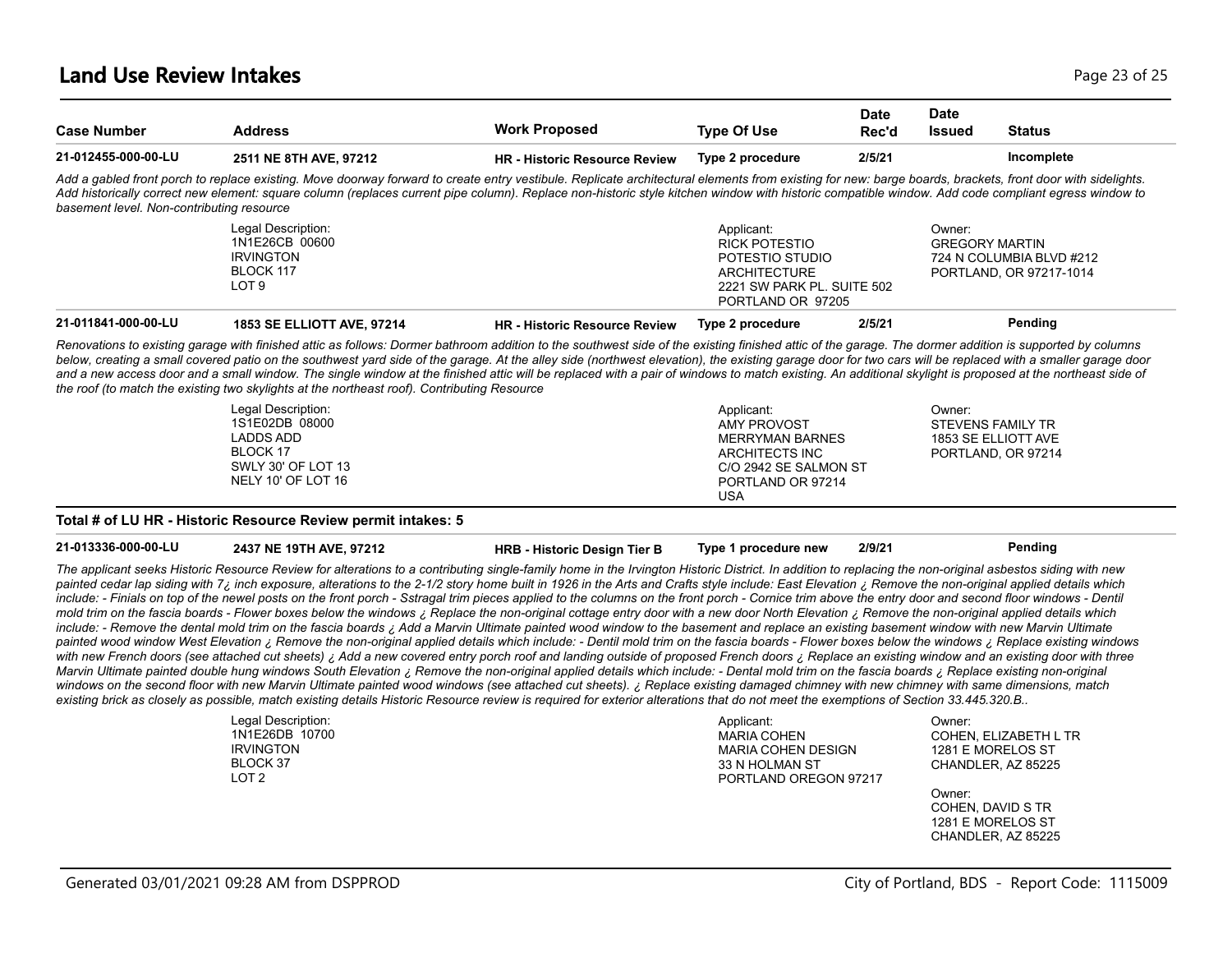#### **Land Use Review Intakes** Page 24 of 25

| <b>Case Number</b>                                      | <b>Address</b>                                                                                                                                                                                                                                                                                                                                                                                                                                                                                                         | <b>Work Proposed</b>                                            | <b>Type Of Use</b>                                                                                                                | <b>Date</b><br>Rec'd | <b>Date</b><br><b>Issued</b>                                                        | <b>Status</b>                                                             |
|---------------------------------------------------------|------------------------------------------------------------------------------------------------------------------------------------------------------------------------------------------------------------------------------------------------------------------------------------------------------------------------------------------------------------------------------------------------------------------------------------------------------------------------------------------------------------------------|-----------------------------------------------------------------|-----------------------------------------------------------------------------------------------------------------------------------|----------------------|-------------------------------------------------------------------------------------|---------------------------------------------------------------------------|
|                                                         | Total # of LU HRB - Historic Design Tier B permit intakes: 1                                                                                                                                                                                                                                                                                                                                                                                                                                                           |                                                                 |                                                                                                                                   |                      |                                                                                     |                                                                           |
| 21-012862-000-00-LU                                     | 751 N PRESCOTT ST, 97217                                                                                                                                                                                                                                                                                                                                                                                                                                                                                               | <b>HRM - Historic Resource</b><br><b>Review w/Modifications</b> | Type 2 procedure                                                                                                                  | 2/8/21               |                                                                                     | Pending                                                                   |
|                                                         | The proposed development includes construction of a new wood frame 4 story multi family building with support spaces. There are 30 residential units varying in size. Two stairs access each floor<br>with both extending to the roof. A single Elevator provides access to each floor and roof deck. The two existing lots will be consolidated into one single lot for development. The applicant proposes a<br>modification to 33.130.230.B.4 $\chi$ Ground floor window and frontage standards for dwelling units. |                                                                 |                                                                                                                                   |                      |                                                                                     |                                                                           |
|                                                         | Legal Description:<br>1N1E22BD 09200<br><b>CLIFFORD ADD</b><br>BLOCK <sub>9</sub><br>LOT <sub>1</sub>                                                                                                                                                                                                                                                                                                                                                                                                                  |                                                                 | Applicant:<br>DAVID MCLAUGHLIN<br><b>WORKS PROGRESS</b><br><b>ARCHITECTURE</b><br>811 SE STARK ST., STE 210<br>PORTLAND, OR 97214 |                      | Owner:<br><b>NEIV SCHWARTZ</b><br>1887 WHITNEY MESA DR #1836<br>HENDERSON, NV 89014 |                                                                           |
|                                                         | Total # of LU HRM - Historic Resource Review w/Modifications permit intakes: 1                                                                                                                                                                                                                                                                                                                                                                                                                                         |                                                                 |                                                                                                                                   |                      |                                                                                     |                                                                           |
| 21-016064-000-00-LU                                     | 10632 SE CORA ST, 97266                                                                                                                                                                                                                                                                                                                                                                                                                                                                                                | <b>LDP - Land Division Review</b><br>(Partition)                | Type 1x procedure                                                                                                                 | 2/19/21              |                                                                                     | Pending                                                                   |
| Divide into three parcels. Existing dwelling to remain. |                                                                                                                                                                                                                                                                                                                                                                                                                                                                                                                        |                                                                 |                                                                                                                                   |                      |                                                                                     |                                                                           |
|                                                         | Legal Description:<br>1S2E10CC 06500<br><b>WOERNDLEVILLE</b><br><b>BLOCK 1</b><br>N 75.72' OF LOT 1                                                                                                                                                                                                                                                                                                                                                                                                                    |                                                                 | Applicant:<br><b>KEVIN PARTAIN</b><br>URBAN VISIONS<br>223 NE 56TH AVE<br>PORTLAND OR 97213                                       |                      |                                                                                     |                                                                           |
| 21-014140-000-00-LU                                     | 1715 SE 148TH AVE, 97233                                                                                                                                                                                                                                                                                                                                                                                                                                                                                               | <b>LDP - Land Division Review</b><br>(Partition)                | Type 1x procedure                                                                                                                 | 2/11/21              |                                                                                     | Pending                                                                   |
|                                                         | Partition property into two parcels, one with the existing house and one vacant parcel on which to build.                                                                                                                                                                                                                                                                                                                                                                                                              |                                                                 |                                                                                                                                   |                      |                                                                                     |                                                                           |
|                                                         | Legal Description:<br>1S2E01CA 06400<br>NEWHURST PK<br>SUB 3 OF LOT 42 EXC W 150' & EXC PT IN ST                                                                                                                                                                                                                                                                                                                                                                                                                       |                                                                 | Applicant:<br>PAUL MATVEEV<br>KAVKAZ CONSTRUCTION<br>20244 DANNY CT<br>OREGON CITY, OR 97045                                      |                      | Owner:<br><b>MIKHAIL MALEYEV</b><br>14752 SE THORNAPPLE LN<br>MILWAUKIE, OR 97267   |                                                                           |
| 21-018667-000-00-LU                                     | 8904 SE KNAPP ST, 97266                                                                                                                                                                                                                                                                                                                                                                                                                                                                                                | <b>LDP - Land Division Review</b><br>(Partition)                | Type 2x procedure                                                                                                                 | 2/24/21              |                                                                                     | Pending                                                                   |
| driveway will be a shared access to all three lots.     | Divide into three parcels. The current property, R183186, has one main house and a detached garage. The total square footage is 0.45 acres or 19,800 square feet. The existing driveway between the<br>house and detached garage will remain and be the main access point to the new flaglot at the rear of the property (south end), and the dividing line between the two northern lots. The existing                                                                                                                |                                                                 |                                                                                                                                   |                      |                                                                                     |                                                                           |
|                                                         | Legal Description:<br>1S2E21BD 10900<br><b>HOLLYWOOD</b><br>W 1/2 OF LOT 24                                                                                                                                                                                                                                                                                                                                                                                                                                            |                                                                 | Applicant:<br><b>WILL UEBELACKER</b><br><b>WUD ARCHITECTURE</b><br>1430 SE WATER AVE SUITE #205<br>PORTLAND, OR 97214             |                      | Owner:                                                                              | <b>JBA DEVELOPMENT LLC</b><br>1133 NW 11TH AVE #105<br>PORTLAND, OR 97209 |